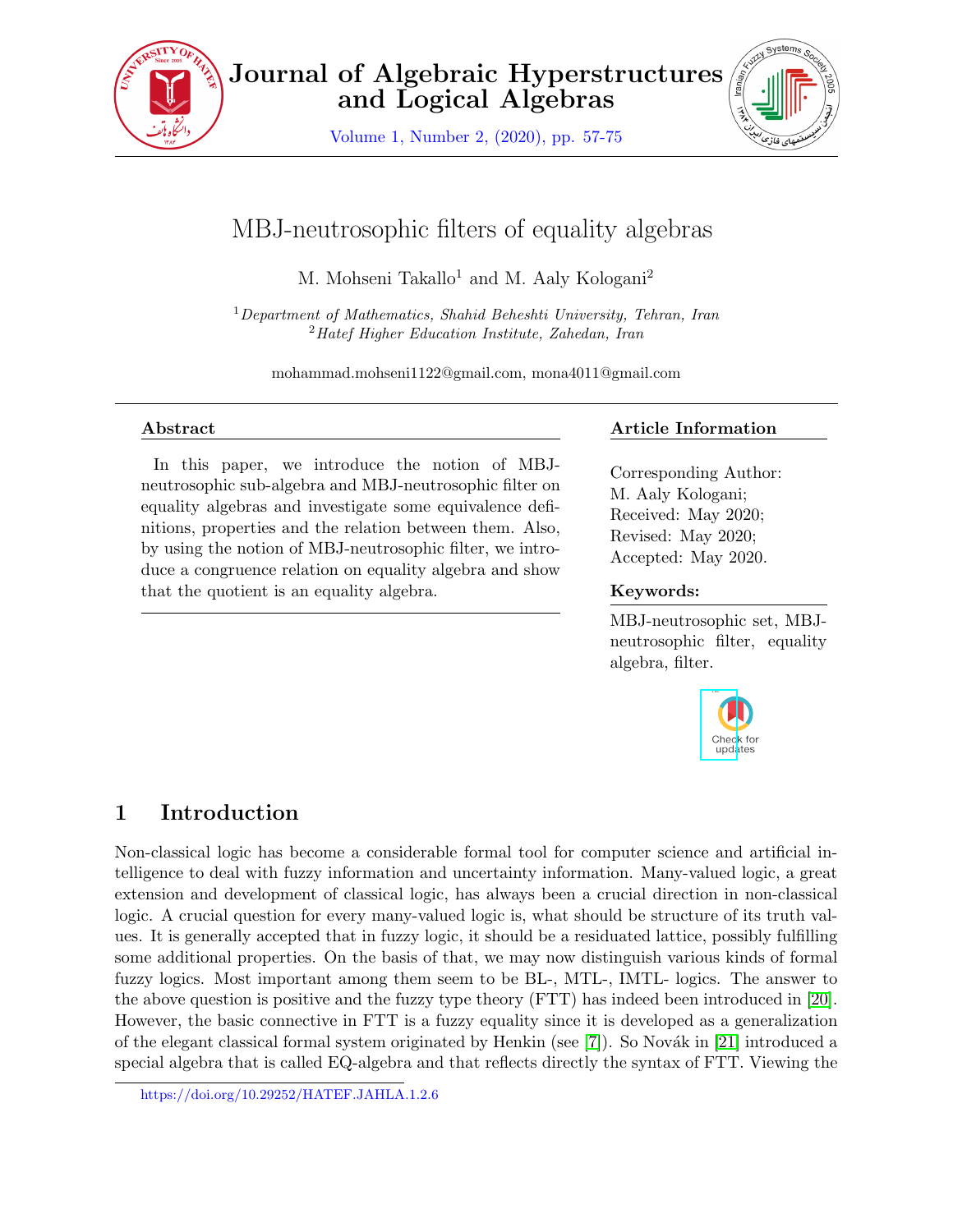axioms of EQ-algebras with a purely algebraic eye it appears that unlike in the case of residuated lattices where the adjointness condition ties product with implication, the product in EQ-algebras is quite loosely related to the other connectives. For instance, a moments reflection shows that one can replace the product of an EQ-algebra by any other binary operation which is smaller or equal than the original product (viewed as a two-place function) and still obtains an EQ-algebra. However, the huge freedom in choosing the product might prohibit to find deep related algebraic results, hence our aim was to find something similar to EQ-algebras but without a product: an axiomatic treatment of equality/equivalence. Becuase of that Jeni in [\[10\]](#page-17-2) introduced a new structure, called equality algebras. It has two connectives, a meet operation and an equivalence, and a constant 1.

Neutrosophic set theory was introduced by Smarandache in 1998 ([\[23\]](#page-18-1)). Neutrosophic sets are a new mathematical tool for dealing with uncertainties which are free from many difficulties that have troubled the usual theoretical approaches. Research works on neutrosophic set theory for many applications such as information fussion, probability theory, control theory, decision making, measurement theory, etc. Kandasamy and Smarandache introduced the concept of neutrosophic algebraic structures ([\[15,](#page-17-3) [16\]](#page-17-4)). Since then many researchers worked in this area and lots of literatures had been produced about the theory of neutrosophic set. The notion of MBJ-neutrosophic sets is introduced as another generalization of neutrosophic set, it is applied to BCK/BCI-algebras. Mohseni et al. [\[19\]](#page-17-5) introduced the concept of MBJ-neutrosophic subalgebras in BCK/BCI-algebras, and investigated related properties. They gave a characterization of MBJ-neutrosophic subalgebra, and established a new MBJ-neutrosophic subalgebra by using an MBJ-neutrosophic subalgebra of a BCI-algebra. They considered the homomorphic inverse image of MBJ-neutrosophic subalgebra, and discussed translation of MBJ-neutrosophic subalgebra.

In this paper, the notion of MBJ-neutrosophic filter on equality algebras is introduced and investigated some equivalence definitions and some properties of it. Also, by using the notion of MBJ-neutrosophic filter, a congruence relation on equality algebra is introduced.

## 2 Preliminaries

In this section, we give some basic definitions and results of equality algebras which will be used in this paper.

<span id="page-1-0"></span>**Definition 2.1.** [\[9\]](#page-17-6) An algebraic structure  $(X, \wedge, \sim, 1)$  is called equality algebra, if for any  $a, b, c \in$ X, it satisfies the following conditions.

- (E1)  $(X, \wedge, 1)$  is a commutative idempotent integral monoid,
- (E2) the operation "∼" is commutative,
- (E3)  $a \sim a = 1$ ,
- $(E4)$   $a \sim 1 = a$ ,
- (E5) if  $a \leq b \leq c$ , then  $a \sim c \leq b \sim c$  and  $a \sim c \leq a \sim b$ ,
- (E6)  $a \sim b \leq (a \wedge c) \sim (b \wedge c)$ ,
- (E7)  $a \sim b \leq (a \sim c) \sim (b \sim c)$ .

where  $a \leq b$  if and only if  $a \wedge b = a$ .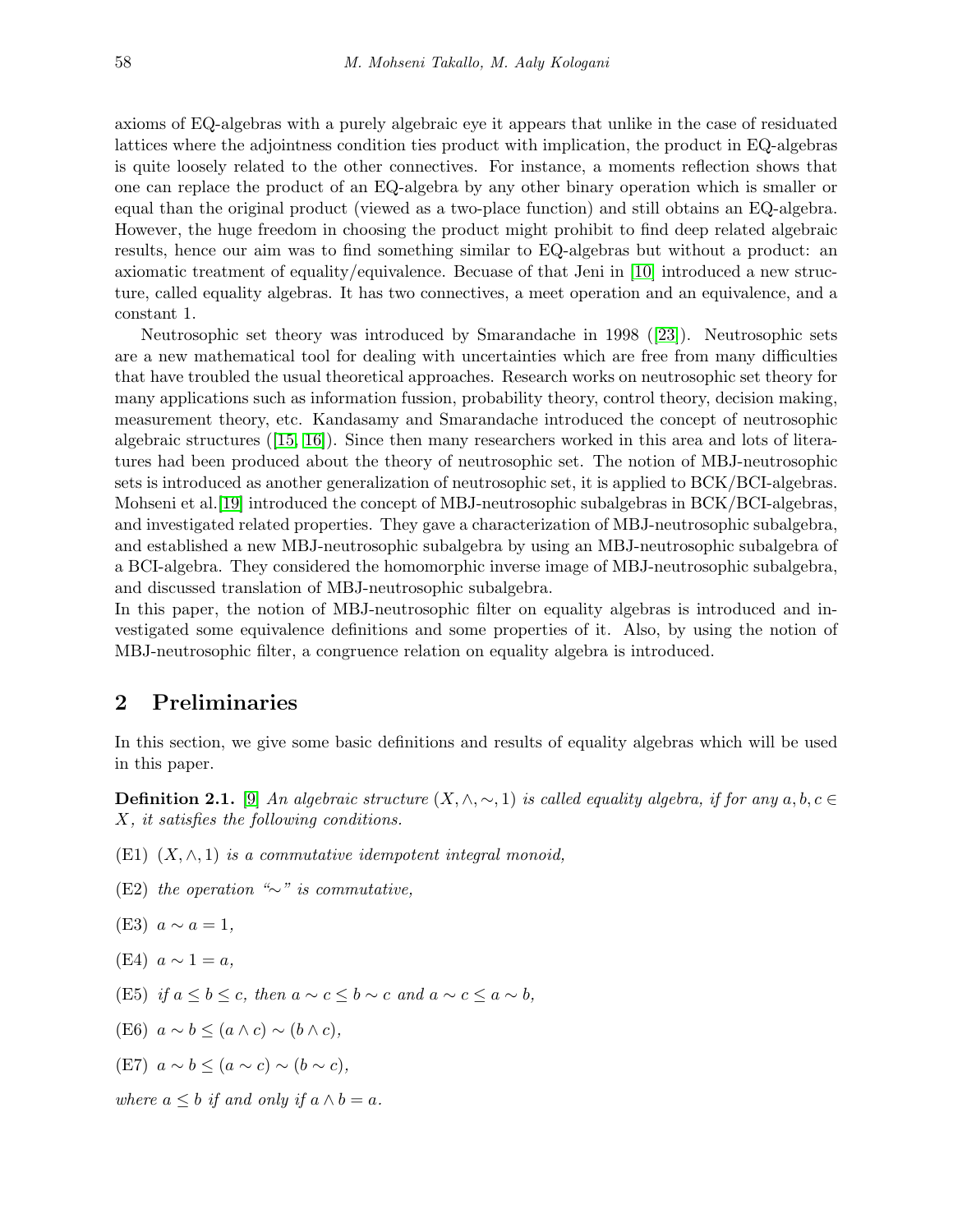In an equality algebra  $X = (X, \wedge, \sim, 1)$ , we define two operations "→" and "↔" on X as follows:

$$
a \to b := a \sim (a \land b)
$$
 and  $a \leftrightarrow b := (a \to b) \land (b \to a)$ .

<span id="page-2-0"></span>**Proposition 2.2.** [\[9\]](#page-17-6) Let  $X := (X, \wedge, \sim, 1)$  be an equality algebra. Then for any  $a, b, c \in X$ , the following assertions are valid:

(i)  $a \rightarrow b = 1$  if and only if  $a \leq b$ , (ii)  $a \to (b \to c) = b \to (a \to c)$ , (iii)  $1 \rightarrow a = a, a \rightarrow 1 = 1$  and  $a \rightarrow a = 1$ ,  $(iv)$   $a \leq b \rightarrow c$  if and only if  $b \leq a \rightarrow c$ ,  $(v)$   $a \leq b \rightarrow a$ ,  $(vi)$   $a \leq (a \rightarrow b) \rightarrow b$ ,  $(vii)$   $a \rightarrow b \leq (b \rightarrow c) \rightarrow (a \rightarrow c)$ , (viii) If  $b \leq a$ , then  $a \leftrightarrow b = a \rightarrow b = a \sim b$ , (ix)  $a \sim b \leq a$  if and only if  $b \leq a \to b$ , (x) If  $a \leq b$ , then  $b \to c \leq a \to c$  and  $c \to a \leq c \to b$ .

An equality algebra  $X := (X, \wedge, \sim, 1)$  is said to be *bounded* if there exists an element  $0 \in X$ such that  $0 \le a$ , for all  $a \in X$ . In a bounded equality algebra  $X := (X, \wedge, \sim, 1)$ , we define the negation "¬" on X by ¬ $a = a \rightarrow 0 = a \sim 0$  for all  $a \in X$ .

A subset F of X is called a *deductive system* (or filter) of X (see [\[10\]](#page-17-2)) if for any  $a, b \in X$ , it satisfies:

- $(F_1) \ 1 \in F,$
- $(F_2)$  if  $a \in F$  and  $a \leq b$ , then  $b \in F$ ,

 $(F_3)$  if  $a \in F$  and  $a \sim b \in F$ , then  $b \in F$ .

The set of all deductive systems of X is denoted by  $\mathcal{DS}(X)$ .

**Lemma 2.3.** [\[8\]](#page-17-7) Let X be an equality algebra. A subset F of X is called a deductive system of X if and only if it satisfies  $(F_1)$  and for any  $a, b \in X$ ,

 $(F)$  if  $a \in F$  and  $a \to b \in F$ , then  $b \in F$ .

**Definition 2.4.** [\[27\]](#page-18-2) An equality algebra  $X = (X, \wedge, \sim, 1)$  is called a commutative if for any  $a, b \in X$ ,  $(a \to b) \to b = (b \to a) \to a$ .

**Definition 2.5.** [\[1\]](#page-17-8) An equality algebra  $X = (X, \wedge, \sim, 1)$  is called a positive implicative if for any  $a, b, c \in X$ ,  $a \to (b \to c) = (a \to b) \to (a \to c)$ .

By an *interval number* we mean a closed subinterval  $\tilde{a} = [a^-, a^+]$  of  $I = [0, 1]$ , where  $0 \le a^- \le a^$  $a^+ \leq 1$ . Denote by [I] the set of all interval numbers. Let us define what is known as refined minimum (briefly, rmin) and refined maximum (briefly, rmax) of two elements in  $[I]$ . We also define the symbols " $\succeq$ ", " $\preceq$ ", " $=$ " in case of two elements in [I]. Consider two interval numbers  $\tilde{a}_1 := [a_1^-, a_1^+]$  and  $\tilde{a}_2 := [a_2^-, a_2^+]$ . Then

rmin 
$$
\{\tilde{a}_1, \tilde{a}_2\} = [\min \{a_1^-, a_2^-\}, \min \{a_1^+, a_2^+\}\]
$$
,  
\n $\text{rmax }{\{\tilde{a}_1, \tilde{a}_2\}} = [\max \{a_1^-, a_2^-\}, \max \{a_1^+, a_2^+\}\]$ ,  
\n $\tilde{a}_1 \succeq \tilde{a}_2 \iff a_1^- \ge a_2^-, a_1^+ \ge a_2^+$ ,

and similarly we may have  $\tilde{a}_1 \preceq \tilde{a}_2$  and  $\tilde{a}_1 = \tilde{a}_2$ . To say  $\tilde{a}_1 \succ \tilde{a}_2$  (resp.  $\tilde{a}_1 \prec \tilde{a}_2$ ) we mean  $\tilde{a}_1 \succeq \tilde{a}_2$ and  $\tilde{a}_1 \neq \tilde{a}_2$  (resp.  $\tilde{a}_1 \preceq \tilde{a}_2$  and  $\tilde{a}_1 \neq \tilde{a}_2$ ). Let  $\tilde{a}_i \in [I]$  where  $i \in \Lambda$ . We define

$$
\min_{i \in \Lambda} \tilde{a}_i = \left[ \inf_{i \in \Lambda} a_i^-, \inf_{i \in \Lambda} a_i^+ \right] \quad \text{and} \quad \operatorname{sup}_{i \in \Lambda} \tilde{a}_i = \left[ \sup_{i \in \Lambda} a_i^-, \sup_{i \in \Lambda} a_i^+ \right]
$$

.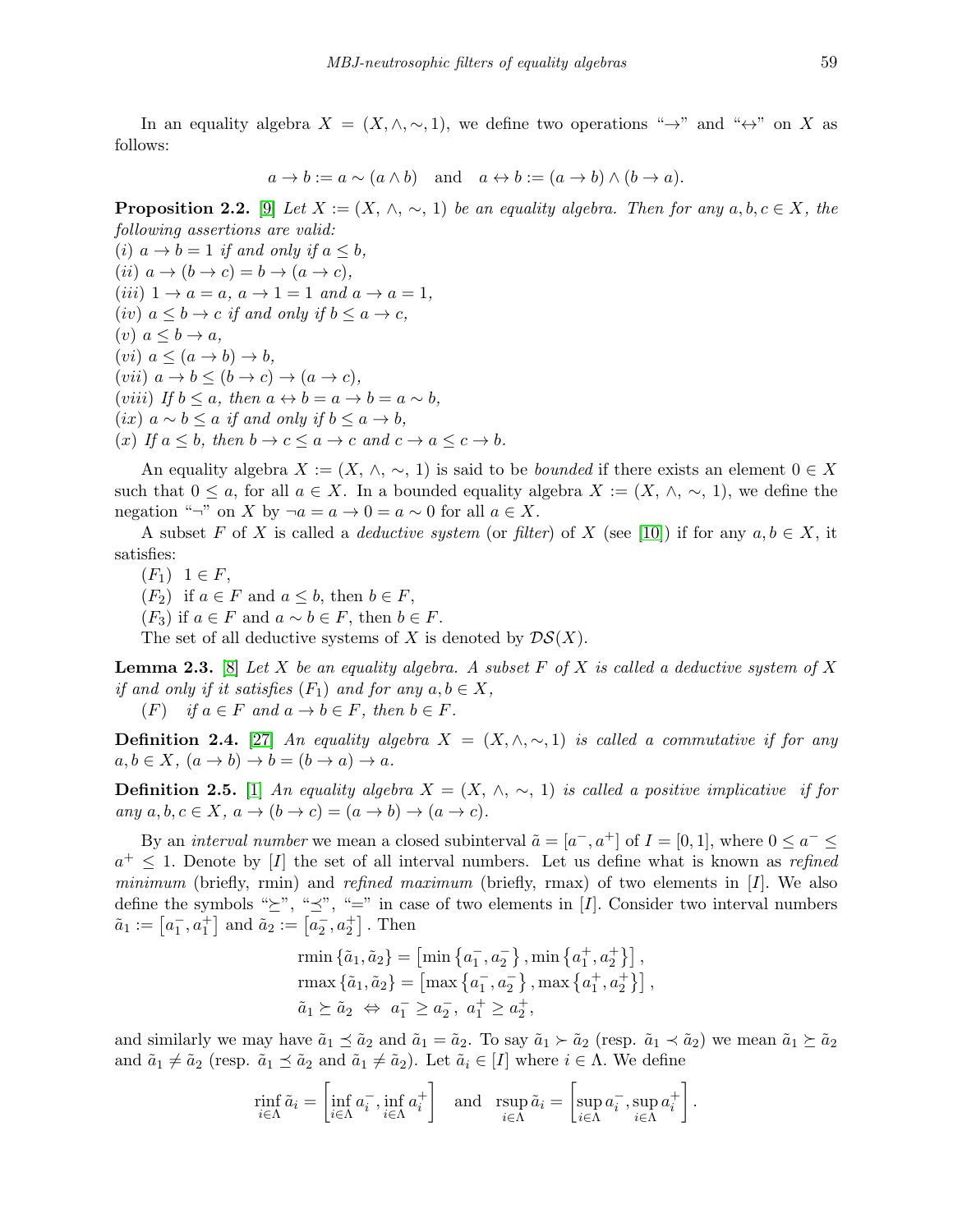Let X be a nonempty set. A function  $A: X \to [I]$  is called an *interval-valued fuzzy set* (briefly, an IVF set) in X. Let  $[I]^X$  stand for the set of all IVF sets in X. For every  $A \in [I]^X$  and  $x \in X$ ,  $A(x) = [A^-(x), A^+(x)]$  is called the *degree* of membership of an element x to A, where  $A^- : X \to I$ and  $A^+ : X \to I$  are fuzzy sets in X which are called a *lower fuzzy set* and an upper fuzzy set in X, respectively. For simplicity, we denote  $A = [A^-, A^+]$ .

Let X be a non-empty set. A *neutrosophic set* (NS) in X (see [\[24\]](#page-18-3)) is a structure of the form:

$$
A := \{ \langle x; A_T(x), A_I(x), A_F(x) \rangle \mid x \in X \},\
$$

where  $A_T : X \to [0,1]$  is a truth membership function,  $A_I : X \to [0,1]$  is an indeterminate membership function, and  $A_F: X \to [0, 1]$  is a false membership function.

Let X be a non-empty set. By an *MBJ-neutrosophic set* in X (see [\[19\]](#page-17-5)), we mean a structure of the form:

$$
\mathcal{A}:=\{\langle x;M_A(x),\tilde{B}_A(x),J_A(x)\rangle\mid x\in X\},\
$$

where  $M_A$  and  $J_A$  are fuzzy sets in X, which are called a truth membership function and a false membership function, respectively, and  $B_A$  is an IVF set in X which is called an *indeterminate* interval-valued membership function.

We use the symbol  $\mathcal{A} = (M_A, B_A, J_A)$  for the MBJ-neutrosophic set

$$
\mathcal{A} := \{ \langle x; M_A(x), \tilde{B}_A(x), J_A(x) \rangle \mid x \in X \}.
$$

Note. From now on, we let  $X = (X, \wedge, \sim, 1)$  or X as an equality algebra unless otherwise state.

### 3 MBJ-neutrosophic sub-algberas and filters

In this section we define the notion of MBJ-neutrosophic sub-algebra and MBJ-neutrosophic filter of X and investigate some equivalence definitions and some propoerties of them.

<span id="page-3-1"></span>**Definition 3.1.** An MBJ-neutrosophic set  $A = (M_A, B_A, J_A)$  in X is called an MBJ-neutrosophic sub-algebra of  $X$  if it satisfies

$$
(\forall x, y, z \in X) \left( \begin{array}{c} M_A(x \sim y) \ge \min\{M_A(x), M_A(y)\} \\ \tilde{B}_A(x \sim y) \ge \min\{\tilde{B}_A(x), \tilde{B}_A(y)\} \\ J_A(x \sim y) \le \max\{J_A(x), J_A(y)\} \end{array} \right), \tag{3.1}
$$

and

$$
(\forall x, y, z \in X) \left( \begin{array}{c} M_A(x \wedge y) \ge \min\{M_A(x), M_A(y)\} \\ \tilde{B}_A(x \wedge y) \ge \min\{\tilde{B}_A(x), \tilde{B}_A(y)\} \\ J_A(x \wedge y) \le \max\{J_A(x), J_A(y)\} \end{array} \right). \tag{3.2}
$$

<span id="page-3-0"></span>**Example 3.2.** Let  $X = \{0, a, b, 1\}$  be a set with the following Hasse diagram.

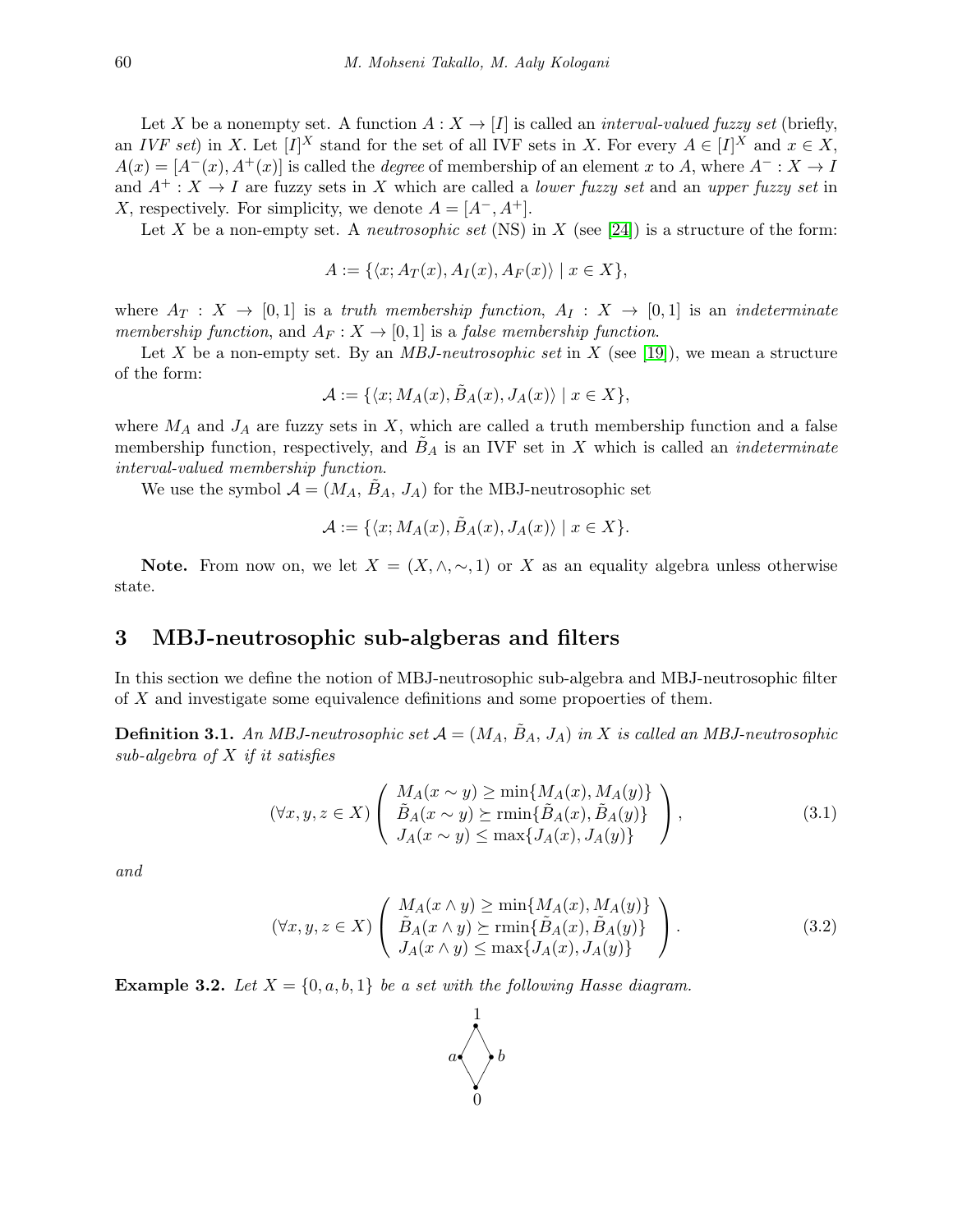Then  $(X, \wedge, 1)$  is a commutative idempotent integral monoid. We define a binary operation  $\sim$ on X by Table 1.

| $\sim$  |                  | $\boldsymbol{a}$ |         |         |
|---------|------------------|------------------|---------|---------|
| ∩       |                  |                  | $\it a$ |         |
| $\it a$ |                  |                  | וו      | $\it a$ |
| b       | $\boldsymbol{a}$ |                  |         |         |
|         |                  | $\it a$          |         |         |

Table 1: Cayley table for the implication "∼"

Then  $\mathcal{E} = (X, \wedge, \sim, 1)$  is an equality algebra. Let define  $\mathcal{A} = (M_A, \tilde{B}_A, J_A)$  in X as Table 2.

| Х | $M_A$ | $B_A$       | $J_A$ |
|---|-------|-------------|-------|
|   | 0.4   | [0.4, 0.5]  | 0.5   |
| a | 0.5   | [0.3, 0.45] | 0.5   |
| h | 0.4   | [0.3, 0.45] | 0.5   |
|   | 0.7   | [0.7, 0.8]  | 0.2   |

|  |  | Table 2: Cayley table for the implication " $\mathcal{A}$ " |  |
|--|--|-------------------------------------------------------------|--|
|  |  |                                                             |  |

By routine calculation, we can see that  $A = (M_A, \tilde{B}_A, J_A)$  is an MBJ-neutrosophic sub-algebra of  $X$ .

**Proposition 3.3.** If  $A = (M_A, \tilde{B}_A, J_A)$  is an MBJ-neutrosophic sub-algebra of X, then  $M_A(1) \geq$  $M_A(x), \tilde{B}_A(1) \succeq \tilde{B}_A(x)$  and  $J_A(1) \leq J_A(x)$ , for all  $x \in X$ .

*Proof.* For any  $x \in X$ , we get

$$
M_A(1) = M_A(x \sim x) \ge \min\{M_A(x), M_A(x)\} = M_A(x),
$$
  

$$
\tilde{B}_A(1) = \tilde{B}_A(x \sim x) \succeq \min\{\tilde{B}_A(x), \tilde{B}_A(x)\} = \tilde{B}_A(x),
$$

and

$$
J_A(1) = J_A(x \sim x) \le \max\{J_A(x), J_A(x)\} = J_A(x).
$$

 $\Box$ 

In the following example we show that the converse of above proposition may not be true, in general.

**Example 3.4.** Let X be the equality algebra as Example [3.2.](#page-3-0) Define  $A = (M_A, \tilde{B}_A, J_A)$  in X as Table 3.

| Х        | $M_A$ | $B_{A}$    | $J_A$ |
|----------|-------|------------|-------|
| $\Omega$ | 0.4   | [0.2, 0.3] | 0.5   |
| a        | 0.5   | [0.4, 0.5] | 0.5   |
| h        | 0.4   | [0.5, 0.6] | 0.5   |
|          | 0.7   | [0.7, 0.8] | 0.2   |

Table 3: Cayley table for the implication "A"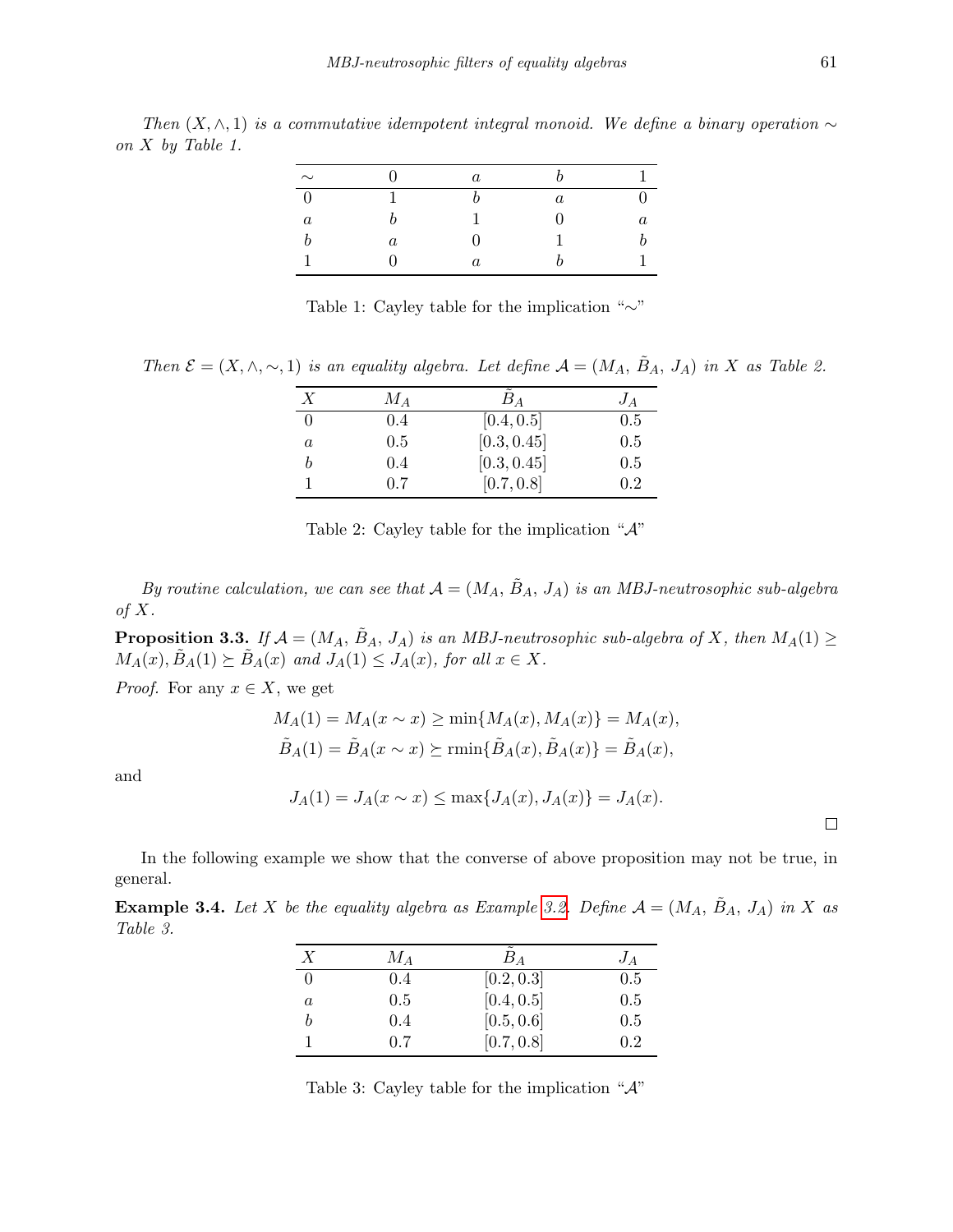It is clear that for all  $x \in X$ ,  $M_A(1) \geq M_A(x), \tilde{B}_A(1) \geq \tilde{B}_A(x)$  and  $J_A(1) \leq J_A(x)$ . But  $\mathcal{A} = (M_A, \tilde{B}_A, J_A)$  is not an MBJ-neutrosophic sub-algebra of X, because

$$
[0.2, 0.3] = \tilde{B}_A(0) = \tilde{B}_A(a \wedge b) \not\succeq \min\{\tilde{B}_A(a), \tilde{B}_A(b)\} = \tilde{B}_A(a) = [0.4, 0.5].
$$

<span id="page-5-1"></span>**Theorem 3.5.** Let  $\mathcal{A} = (M_A, B_A, J_A)$  be an MBJ-neutrosophic sub-algebra of X. Then the following staements hold:

<span id="page-5-0"></span>
$$
(\forall x, y \in X) \left( \begin{array}{c} M_A(x \to y) \ge \min\{M_A(x), M_A(y)\} \\ \tilde{B}_A(x \to y) \ge \min\{\tilde{B}_A(x), \tilde{B}_A(y)\} \\ J_A(x \to y) \le \max\{J_A(x), J_A(y)\} \end{array} \right). \tag{3.3}
$$

*Proof.* Let  $\mathcal{A} = (M_A, \tilde{B}_A, J_A)$  be an MBJ-neutrosophic sub-algebra of X and  $x, y \in X$ . Then by Definition [3.1,](#page-3-1) we have

$$
M_A(x \to y) = M_A(x \sim (x \land y)) \ge \min\{M_A(x), M_A(x \land y)\} \ge \min\{M_A(x), M_A(y)\},
$$
  
\n
$$
\tilde{B}_A(x \to y) = \tilde{B}_A(x \sim (x \land y)) \succeq \min\{\tilde{B}_A(x), \tilde{B}_A(x \land y)\} \succeq \min\{\tilde{B}_A(x), \tilde{B}_A(y)\},
$$
  
\n
$$
J_A(x \to y) = J_A(x \sim (x \land y)) \le \max\{J_A(x), J_A(x \land y)\} \le \max\{J_A(x), J_A(y)\}.
$$

Hence [\(3.3\)](#page-5-0) holds.

In the following example we show that the converse of Theorem [3.5](#page-5-1) may not be true, in general.

**Example 3.6.** Let X be the equality algebra as Example [3.2.](#page-3-0) It is clear that the table of implication is as Table 4:

|         |         | $\it a$ |  |
|---------|---------|---------|--|
|         |         |         |  |
| $\it a$ |         |         |  |
|         | $\it a$ | $\it a$ |  |
|         |         | $\it a$ |  |

Table 4: Cayley table for the implication " $\rightarrow$ "

Define  $\mathcal{A} = (M_A, B_A, J_A)$  in X as Table 5.

| $\boldsymbol{X}$ | $M_A$ | $B_A$       | $J_A$ |
|------------------|-------|-------------|-------|
| $\theta$         | 0.3   | [0.4, 0.5]  | 0.5   |
| a                | 0.5   | [0.3, 0.45] | 0.5   |
| h                | 0.4   | [0.3, 0.45] | 0.5   |
|                  | 0.7   | [0.7, 0.8]  | 0.2   |

Table 5: Cayley table for the implication " $\mathcal{A}$ "

<span id="page-5-2"></span>Routine calculation show that the condition [\(3.3\)](#page-5-0) holds but  $A = (M_A, \tilde{B}_A, J_A)$  is not an MBJ-neutrosophic sub-algebra of X, because

$$
0.3 = M_A(0) = M_A(a \wedge b) \ngeq \min\{M_A(a), M_A(b)\} = M_A(b) = 0.4.
$$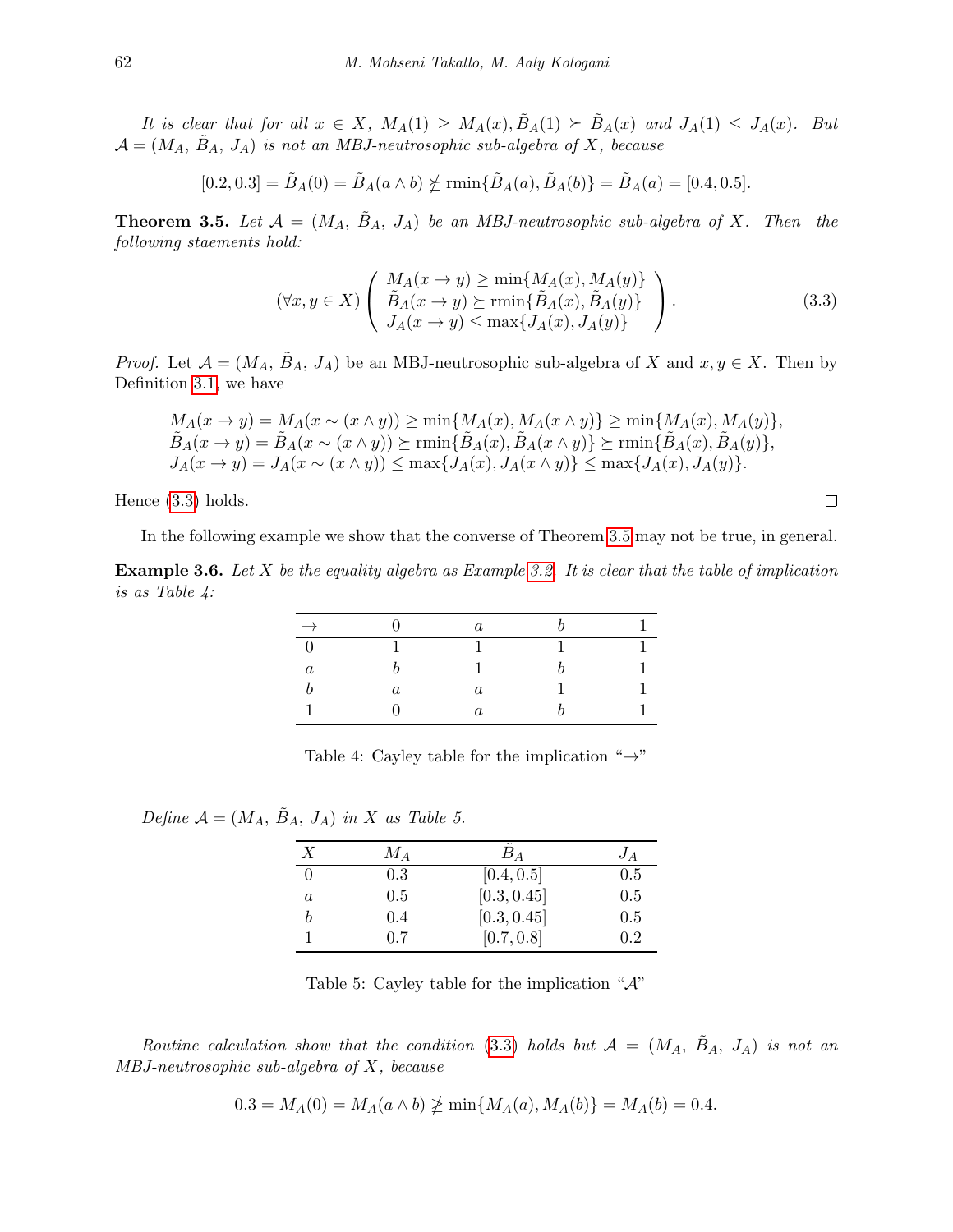**Theorem 3.7.** Let X be a linearly order equality algebra and  $A = (M_A, B_A, J_A)$  be an MBJ-neutrosophic set in X which satisfies in condition [\(3.3\)](#page-5-0). Then  $A = (M_A, B_A, J_A)$  is an MBJneutrosophic sub-algebra in X.

*Proof.* Let  $x, y \in X$  and  $\mathcal{A} = (M_A, B_A, J_A)$  be an MBJ-neutrosophic set in X. Since X is a linearly order equality algebra, we get  $x \leq y$  or  $y \leq x$ . Suppose  $x \leq y$ . Then by Proposition [2.2\(](#page-2-0)viii) and (E2), we have  $y \to x = y \sim x = x \sim y$ . Thus

$$
M_A(x \sim y) = M_A(y \to x) \ge \min\{M_A(x), M_A(y)\},
$$
  
\n
$$
\tilde{B}_A(x \sim y) = \tilde{B}_A(y \to x) \succeq \min\{\tilde{B}_A(x), \tilde{B}_A(y)\},
$$
  
\n
$$
J_A(x \sim y) = J_A(y \to x) \le \max\{J_A(x), J_A(y)\}.
$$

Moreover, since  $x \leq y$ , we have  $x \wedge y = x$  and it is clear that

<span id="page-6-0"></span>
$$
M_A(x \wedge y) \ge \min\{M_A(x), M_A(y)\},
$$
  
\n
$$
\tilde{B}_A(x \wedge y) \succeq \min\{\tilde{B}_A(x), \tilde{B}_A(y)\},
$$
  
\n
$$
J_A(x \wedge y) \le \max\{J_A(x), J_A(y)\}.
$$

Therefore,  $\mathcal{A} = (M_A, \tilde{B}_A, J_A)$  is an MBJ-neutrosophic sub-algebra in X.

In the following we introduce the notion of MBJ-neutrosophic filters of equality algebras.

<span id="page-6-1"></span>**Definition 3.8.** An MBJ-neutrosophic set  $\mathcal{A} = (M_A, B_A, J_A)$  in X is called an MBJ-neutrosophic filter of  $X$  if it satisfies

$$
(\forall x \in X) \left( M_A(x) \le M_A(1), \tilde{B}_A(x) \preceq \tilde{B}_A(1), J_A(x) \ge J_A(1) \right), \tag{3.4}
$$

$$
(\forall x, y, z \in X) \left( \begin{array}{c} M_A(y) \ge \min\{M_A(x), M_A(x \sim y)\} \\ \tilde{B}_A(y) \ge \min\{\tilde{B}_A(x), \tilde{B}_A(x \sim y)\} \\ J_A(y) \le \max\{J_A(x), J_A(x \sim y)\} \end{array} \right),
$$
\n(3.5)

and

<span id="page-6-3"></span>
$$
(\forall x, y \in X) \left( x \le y \implies \begin{cases} M_A(y) \ge M_A(x) \\ \tilde{B}_A(y) \ge \tilde{B}_A(x) \\ J_A(y) \le J_A(x) \end{cases} \right). \tag{3.6}
$$

<span id="page-6-2"></span>**Example 3.9.** Let X be the equality algebra as Example [3.2.](#page-3-0) Define  $A = (M_A, \tilde{B}_A, J_A)$  in X as Table 6.

| X | Mа  | $B_A$      | $J_A$ |
|---|-----|------------|-------|
| 0 | 0.4 | [0.3, 0.4] | 0.6   |
| a | 0.5 | [0.4, 0.5] | 0.4   |
| b | 0.4 | [0.4, 0.5] | 0.5   |
|   | 0.7 | [0.7, 0.8] | 0.2   |

Table 6: Cayley table for the implication " $\mathcal{A}$ "

Then routine calculations show that  $\mathcal{A} = (M_A, \tilde{B}_A, J_A)$  is an MBJ-neutrosophic filter in X.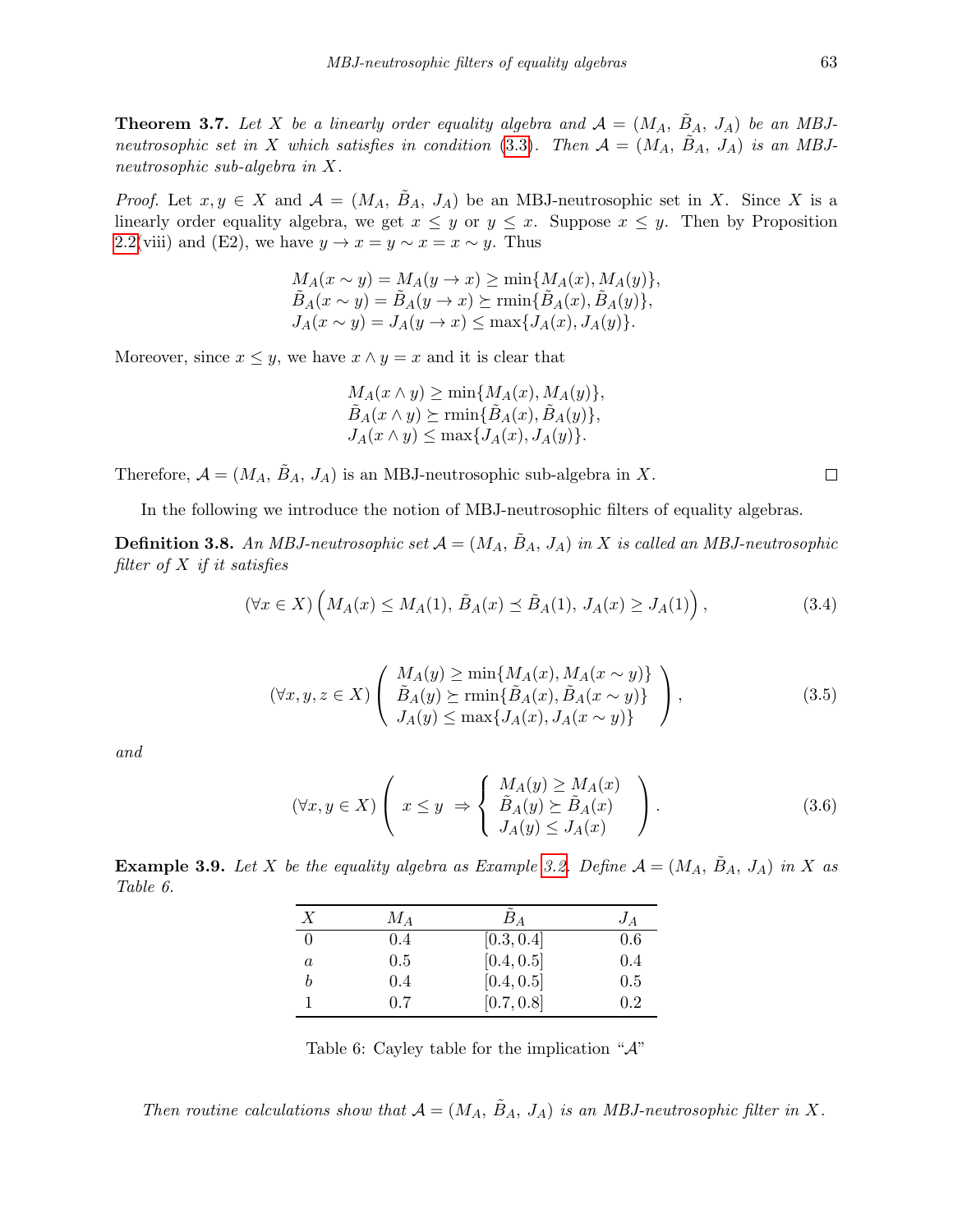Now, in the follow, we discuss characterizations of an MBJ-neutrosophic filter;

<span id="page-7-1"></span>**Theorem 3.10.** Let  $\mathcal{A} = (M_A, B_A, J_A)$  be an MBJ-neutrosophic set in X. Then A is an MBJneutrosophic filter of  $X$  if and only if it satisfies [\(3.4\)](#page-6-0) and the following condition:

$$
(\forall x, y \in X) \left( \begin{array}{c} M_A(y) \ge \min\{M_A(x), M_A(x \to y)\} \\ \tilde{B}_A(y) \ge \min\{\tilde{B}_A(x), \tilde{B}_A(x \to y)\} \\ J_A(y) \le \max\{J_A(x), J_A(x \to y)\} \end{array} \right). \tag{3.7}
$$

*Proof.* Assume that  $\mathcal A$  is an MBJ-neutrosophic filter of  $X$ . It is clear that the condition [\(3.4\)](#page-6-0) holds. Let  $x, y \in X$ . By Definition [3.8,](#page-6-1) for all  $x, y \in X$ , we get

 $\min\{M_A(x), M_A(x \to y)\} = \min\{M_A(x), M_A(x \sim (x \land y))\} \leq M_A(x \land y) \leq M_A(y),$ rmin $\{\tilde{B}_A(x), \tilde{B}_A(x \to y)\} = \min\{\tilde{B}_A(x), \tilde{B}_A(x \sim (x \land y))\} \preceq \tilde{B}_A(x \land y) \preceq \tilde{B}_A(y),$  $\max\{J_A(x), J_A(x \to y)\} = \max\{J_A(x), J_A(x \sim (x \land y))\} \ge J_A(x \land y) \ge J_A(y).$ 

Hence, for all  $x, y \in X$ , we have

<span id="page-7-0"></span>
$$
M_A(y) \ge \min\{M_A(x), M_A(x \to y)\},
$$
  
\n
$$
\tilde{B}_A(y) \ge \min\{\tilde{B}_A(x), \tilde{B}_A(x \to y)\},
$$
  
\n
$$
J_A(y) \le \max\{J_A(x), J_A(x \to y)\}.
$$

Conversly, suppose that A satisfies in [\(3.4\)](#page-6-0) and [\(3.7\)](#page-7-0). Let  $x, y \in X$ . If  $x \leq y$ , then  $x \to y = 1$ and by  $(3.4)$  and  $(3.7)$ , we get

$$
M_A(x) = \min\{M_A(x), M_A(1)\} = \min\{M_A(x), M_A(x \to y)\} \le M_A(y),
$$
  
\n
$$
\tilde{B}_A(x) = \min\{\tilde{B}_A(x), \tilde{B}_A(1)\} = \min\{\tilde{B}_A(x), \tilde{B}_A(x \to y)\} \le \tilde{B}_A(y),
$$
  
\n
$$
J_A(x) = \max\{J_A(x), J_A(1)\} = \max\{J_A(x), J_A(x \to y)\} \ge J_A(y),
$$

and so for all  $x, y \in X$ ,  $M_A(y) \geq M_A(x), \tilde{B}_A(y) \geq \tilde{B}_A(x)$  and  $J_A(y) \leq J_A(x)$ . By [\(3.7\)](#page-7-0) and by Proposition [2.2\(](#page-2-0)ix), we have  $M_A(x \sim y) \leq M_A(x \to y)$ ,  $\tilde{B}_A(x \sim y) \preceq \tilde{B}_A(x \to y)$  and  $J_A(x \sim y) \geq J_A(x \to y)$ , and so

> $\min\{M_A(x), M_A(x \sim y)\} \leq \min\{M_A(x), M_A(x \to y)\} \leq M_A(y),$ rmin $\{\tilde{B}_A(x), \tilde{B}_A(x \sim y)\}\preceq \min\{\tilde{B}_A(x), \tilde{B}_A(x \rightarrow y)\}\preceq \tilde{B}_A(y),$  $\max\{J_A(x), J_A(x \sim y)\}\geq \max\{J_A(x), J_A(x \rightarrow y)\}\geq J_A(y).$

Therefore,  $\mathcal{A} = (M_A, B_A, J_A)$  is an MBJ-neutrosophic filter of X.

In the following example we show that every MBJ-neutrosophic filter in  $X$  is not an MBJneutrosophic sub-algebra, in general.

**Example 3.11.** Let X be the equality algebra as Example [3.2](#page-3-0) and  $A = (M_A, \tilde{B}_A, J_A)$  be an MBJ-neutrosophic filter of X as Example [3.9.](#page-6-2) It is clear that  $A = (M_A, \tilde{B}_A, J_A)$  is not an MBJ-neutrosophic sub-algebra of X, because

$$
[0.3, 0.4] = \tilde{B}_A(0) = \tilde{B}_A(a \sim b) \not\succeq \min\{\tilde{B}_A(a), \tilde{B}_A(b)\} = \tilde{B}_A(a) = [0.4, 0.5].
$$

Theorem 3.12. In a linearly order equality algebra, every MBJ-neutrosophic filter is an MBJneutrosophic sub-algebra.

$$
\qquad \qquad \Box
$$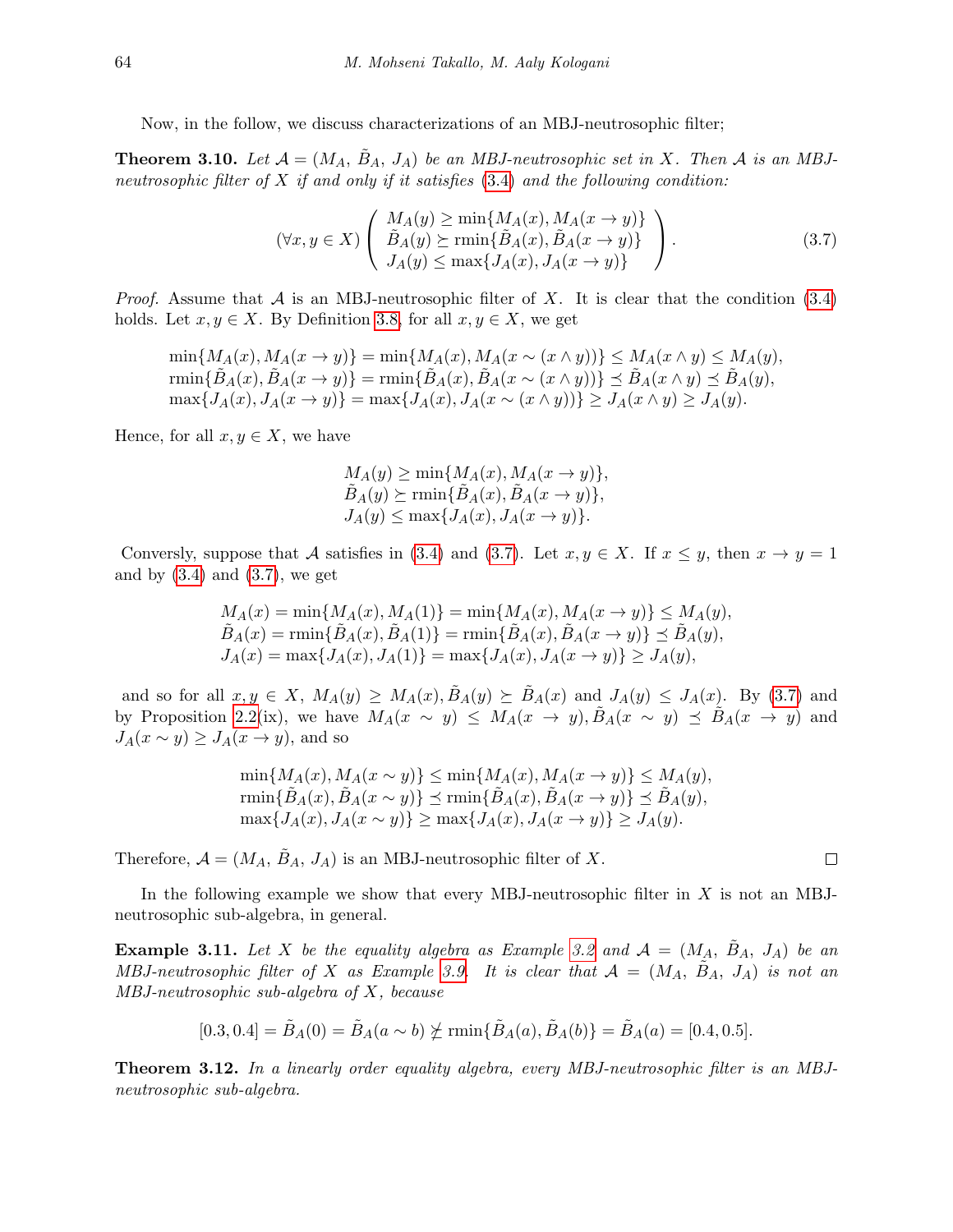*Proof.* Let  $\mathcal{A} = (M_A, B_A, J_A)$  be an MBJ-neutrosophic filter of X. Since for all  $x, y \in X$ , we have  $y \leq x \to y$ , then by [\(3.6\)](#page-6-3),  $M_A(y) \leq M_A(x \to y)$ ,  $\tilde{B}_A(y) \leq \tilde{B}_A(x \to y)$  and  $J_A(y) \geq J_A(x \to y)$ . It follows from the assumption that for all  $x, y \in X$ 

$$
M_A(x \to y) \ge M_A(y) \ge \min\{M_A(x), M_A(x \to y)\} \ge \min\{M_A(x), M_A(y)\},
$$
  
\n
$$
\tilde{B}_A(x \to y) \ge \tilde{B}_A(y) \ge \min\{\tilde{B}_A(x), \tilde{B}_A(x \to y)\} \ge \min\{\tilde{B}_A(x), \tilde{B}_A(y)\},
$$
  
\n
$$
J_A(x \to y) \le J_A(y) \le \max\{J_A(x), J_A(x \to y)\} = \le \max\{J_A(x), J_A(y)\}.
$$

Hence by Theorem [3.7,](#page-5-2)  $\mathcal{A} = (M_A, B_A, J_A)$  is an MBJ-neutrosophic sub-algebra of X.

<span id="page-8-1"></span>**Theorem 3.13.** An MBJ-neutrosophic set  $A = (M_A, B_A, J_A)$  in X is an MBJ-neutrosophic filter of  $X$  if and only if it satisfies:

$$
(\forall x, y, z \in X) \left( x \le y \to z \implies \begin{cases} M_A(z) \ge \min\{M_A(x), M_A(y)\} \\ \tilde{B}_A(z) \ge \min\{\tilde{B}_A(x), \tilde{B}_A(y)\} \\ J_A(z) \le \max\{J_A(x), J_A(y)\} \end{cases} \right). \tag{3.8}
$$

*Proof.* Suppose A is an MBJ-neutrosophic filter of X. Let  $x, y, z \in X$  such that  $x \leq y \to z$ . Then  $M_A(x) \leq M_A(y \to z), B_A(x) \leq B_A(y \to z)$  and  $J_A(x) \geq J_A(y \to z)$ . Thus

$$
\min\{M_A(y), M_A(x)\} \le \min\{M_A(y), M_A(y \to z)\} \le M_A(z),
$$
  
\n
$$
\min\{\tilde{B}_A(y), \tilde{B}_A(x)\} \le \min\{\tilde{B}_A(y), \tilde{B}_A(y \to z)\} \le \tilde{B}_A(z),
$$
  
\n
$$
\max\{J_A(y), J_A(x)\} \ge \max\{J_A(y), J_A(y \to z)\} \ge J_A(z).
$$

Conversly, suppose that A satisfies in [\(3.8\)](#page-8-0). Since  $x \le 1$  and for any  $x \in X$ ,  $1 = x \to 1$ , we have  $x \leq x \to 1$ . Then by [\(3.8\)](#page-8-0) we have,

$$
M_A(1) \ge \min\{M_A(x), M_A(x)\} = M_A(x),
$$
  
\n
$$
\tilde{B}_A(1) \ge \min\{\tilde{B}_A(x), \tilde{B}_A(x)\} = \tilde{B}_A(x),
$$
  
\n
$$
J_A(1) \le \max\{J_A(x), J_A(x)\} = J_A(x).
$$

Since for any  $x, y \in X, x \to y \leq x \to y$ , we have

$$
\min\{M_A(x), M_A(x \to y)\} \le M_A(y),
$$
  
\n
$$
\min\{\tilde{B}_A(x), \tilde{B}_A(x \to y)\} \le \tilde{B}_A(y),
$$
  
\n
$$
\max\{J_A(x), J_A(x \to y)\} \ge J_A(y).
$$

Hence by Theorem [3.10,](#page-7-1)  $\mathcal A$  is an MBJ-neutrosophic filter of X.

**Proposition 3.14.** Let X be a positive implicative equality algebra and  $A = (M_A, B_A, J_A)$  be an MBJ-neutrosophic set of X. Then for any  $x, y, z \in X$ , the following statements are equivalent: (i)  $\mathcal{A} = (M_A, \tilde{B}_A, J_A)$  is an MBJ-neutrosophic filter of X,  $(ii)$ 

$$
\min\{M_A(x \to (y \to z)), M_A(x \to y)\} \le M_A(x \to z),
$$
  
\n
$$
\min\{\tilde{B}_A(x \to (y \to z)), \tilde{B}_A(x \to y)\} \le \tilde{B}_A(x \to z),
$$
  
\n
$$
\max\{J_A(x \to (y \to z)), J_A(x \to y)\} \ge J_A(x \to z),
$$

 $(iii)$ 

$$
\min\{M_A(z \to (y \to (y \to x))), M_A(z)\} \le M_A(y \to x),
$$
  
\n
$$
\min\{\tilde{B}_A(z \to (y \to (y \to x))), \tilde{B}_A(z)\} \le \tilde{B}_A(y \to x),
$$
  
\n
$$
\max\{J_A(z \to (y \to (y \to x))), J_A(z)\} \ge J_A(y \to x).
$$

<span id="page-8-0"></span> $\Box$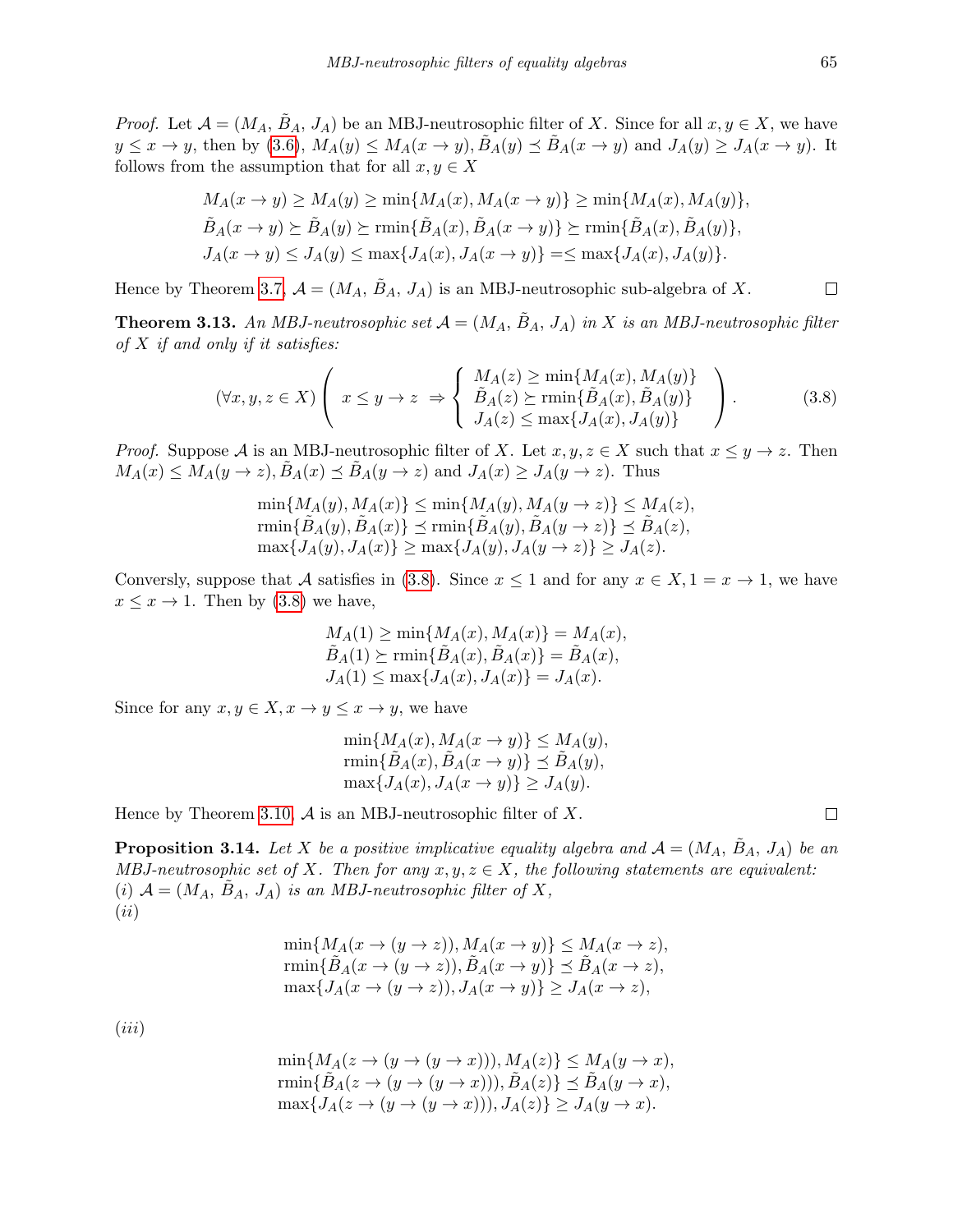*Proof.*  $(i \Rightarrow iii)$  Let  $\mathcal{A} = (M_A, \tilde{B}_A, J_A)$  be an MBJ-neutrosophic filter of X. Since X is a positive implicative equality algebra, we have

$$
\min\{M_A(z \to (y \to (y \to x))), M_A(z)\} \le M_A(y \to (y \to x)) = M_A(y \to x),
$$
  
\n
$$
\min\{\tilde{B}_A(z \to (y \to (y \to x))), \tilde{B}_A(z)\} \le \tilde{B}_A(y \to (y \to x)) = \tilde{B}_A(y \to x),
$$
  
\n
$$
\max\{J_A(z \to (y \to (y \to x))), J_A(z)\} \ge J_A(y \to (y \to x)) = J_A(y \to x).
$$

 $(iii \Rightarrow ii)$  Since X is a positive implicative equality algebra, we have

$$
\min\{M_A(x\to (y\to z)), M_A(x\to y)\} = \min\{M_A((x\to y)\to (x\to z)), M_A(x\to y)\}
$$
  
\n
$$
= \min\{M_A((x\to y)\to (x\to (x\to z)), M_A(x\to y)\} \le M_A(x\to z),
$$
  
\n
$$
\min\{\tilde{B}_A(x\to (y\to z)), \tilde{B}_A(x\to y)\} = \min\{\tilde{B}_A((x\to y)\to (x\to z)), \tilde{B}_A(x\to y)\}
$$
  
\n
$$
= \min\{\tilde{B}_A((x\to y)\to (x\to (x\to z)), \tilde{B}_A(x\to y)\} \le \tilde{B}_A(x\to z),
$$
  
\n
$$
\max\{J_A(x\to (y\to z)), J_A(x\to y)\} = \max\{J_A((x\to y)\to (x\to z)), J_A(x\to y)\}
$$
  
\n
$$
= \max\{J_A((x\to y)\to (x\to (x\to z)), J_A(x\to y)\} \ge J_A(x\to z).
$$

 $(ii \Rightarrow i)$  It is enough to let  $x = 1$ .

 $\Box$ 

**Proposition 3.15.** Let A be an MBJ-neutrosophic filter of X. Then for any  $x, y, z, s, t \in X$  the following statements hold:

(1) If 
$$
M_A(x \to y) = M_A(1)
$$
, then  $M_A(x) \le M_A(y)$ .  
\n(2) If  $\tilde{B}_A(x \to y) = \tilde{B}_A(1)$ , then  $\tilde{B}_A(x) \le \tilde{B}_A(y)$ .  
\n(3) If  $J_A(x \to y) = J_A(1)$ , then  $J_A(x) \ge J_A(y)$ .  
\n(4)  $\min\{M_A(x), M_A(x \to y)\} \le M_A(x \land y)$ ,  
\n(5)  $\operatorname{rmin}\{\tilde{B}_A(x), \tilde{B}_A(x \to y)\} \le \tilde{B}_A(x \land y)$ ,  
\n(6)  $\max\{J_A(x), J_A(x \to y)\} \ge J_A(x \land y)$ ,  
\n(7)  $\min\{M_A(x), M_A(y)\} = M_A(x \land y)$ ,  
\n(8)  $\operatorname{rmin}\{\tilde{B}_A(x), \tilde{B}_A(y)\} = \tilde{B}_A(x \land y)$ ,  
\n(9)  $\max\{J_A(x), J_A(y)\} = J_A(x \land y)$ ,  
\n(10)  $\min\{M_A(x \sim y), M_A(y \sim z)\} \le M_A(x \sim z)$ ,  
\n(11)  $\operatorname{rmin}\{\tilde{B}_A(x \sim y), \tilde{B}_A(y \sim z)\} \le \tilde{B}_A(x \sim z)$ ,  
\n(12)  $\max\{J_A(x \sim y), J_A(y \sim z)\} \ge J_A(x \sim z)$ ,  
\n(13)  $\min\{M_A(x \to y), M_A(y \to z)\} \le M_A(x \to z)$ ,  
\n(14)  $\operatorname{rmin}\{\tilde{B}_A(x \to y), \tilde{B}_A(y \to z)\} \le \tilde{B}_A(x \to z)$ ,  
\n(15)  $\max\{J_A(x \to y), J_A(y \to z)\} \ge J_A(x \to z)$ ,  
\n(16) If  $y \le x$ , then  $M_A(y) = \min\{M_A(x), M_A(x \to y)\}$ .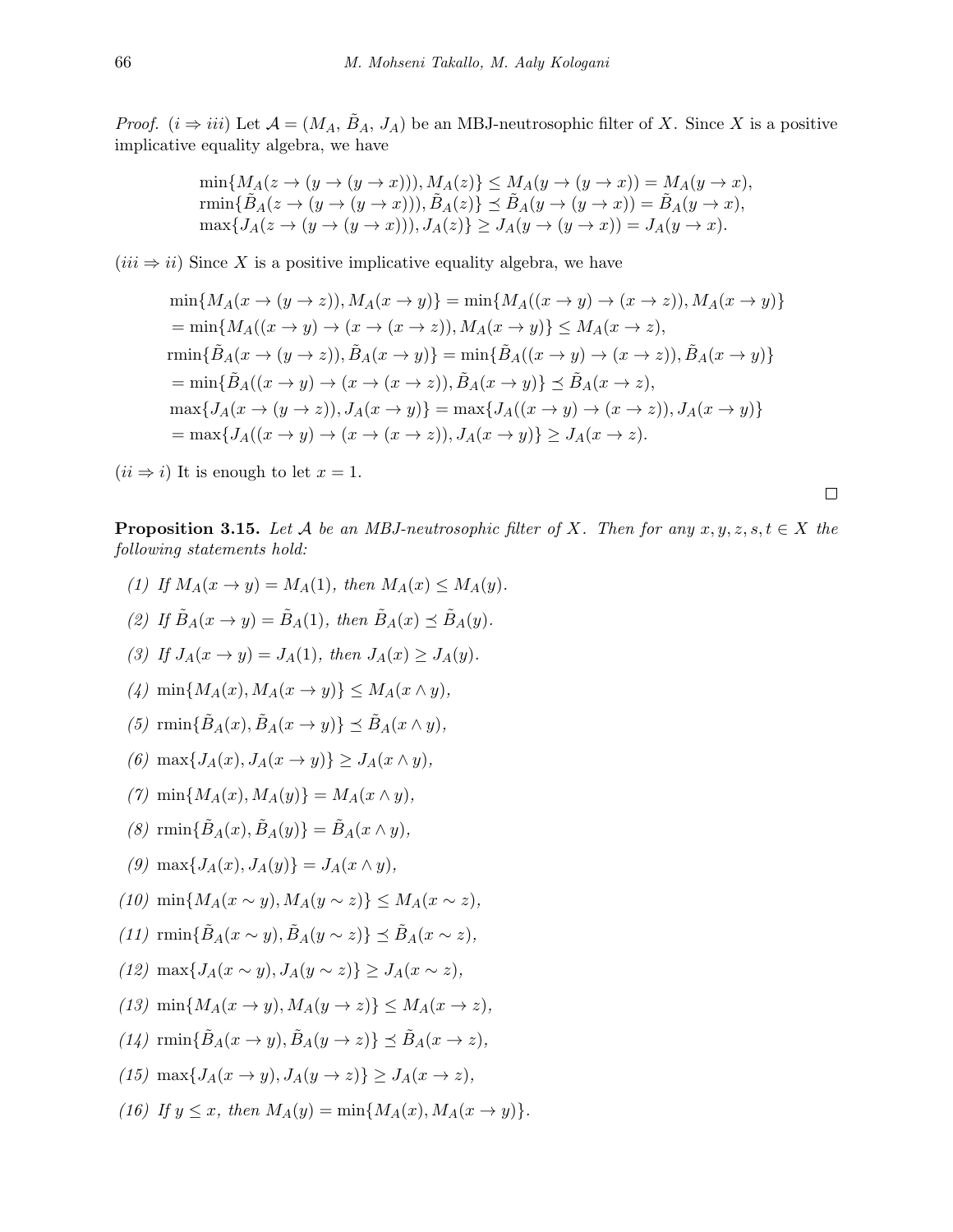(17) If  $y \leq x$ , then  $\tilde{B}_A(y) = \min{\{\tilde{B}_A(x), \tilde{B}_A(x \rightarrow y)\}}$ .

(18) If 
$$
y \leq x
$$
, then  $J_A(y) = \max\{J_A(x), J_A(x \to y)\}.$ 

*Proof.* (1), (2) and (3) by Theorem [3.10](#page-7-1) and assumptions  $M_A(x \to y) = M_A(1), B_A(x \to y) =$  $\tilde{B}_A(1)$  and  $J_A(x \to y) = J_A(1)$ , we have

$$
M_A(x) = \min\{M_A(x), M_A(1)\} = \min\{M_A(x), M_A(x \to y)\} \le M_A(y),
$$
  
\n
$$
\tilde{B}_A(x) = \min\{\tilde{B}_A(x), \tilde{B}_A(1)\} = \min\{\tilde{B}_A(x), \tilde{B}_A(x \to y)\} \le \tilde{B}_A(y),
$$
  
\n
$$
J_A(x) = \max\{J_A(x), J_A(1)\} = \max\{J_A(x), J_A(x \to y)\} \ge J_A(y).
$$

 $(4)$ ,  $(5)$  and  $(6)$  by Definition [3.8,](#page-6-1) we have

 $\min\{M_A(x), M_A(x \to y)\} = \min\{M_A(x), M_A(x \sim (x \land y))\} \leq M_A(x \land y),$ rmin $\{\tilde{B}_A(x), \tilde{B}_A(x \to y)\} = \min\{\tilde{B}_A(x), \tilde{B}_A(x \sim (x \wedge y))\} \preceq \tilde{B}_A(x \wedge y),$  $\max\{J_A(x), J_A(x \to y)\} = \max\{J_A(x), J_A(x \sim (x \land y))\} > J_A(x \land y).$ 

(7), (8) and (9) this is clear that  $M_A(x \wedge y) \le \min\{M_A(x), M_A(y)\}, \tilde{B}_A(x \wedge y) \le \min\{\tilde{B}_A(x), \tilde{B}_A(y)\}$ and  $J_A(x \wedge y) \ge \max\{J_A(x), J_A(y)\}\.$  Conversly, by Proposition [2.2\(](#page-2-0)v) and items (4),(5) and (6), we obtain

> $\min\{M_A(x), M_A(y)\} \leq \min\{M_A(x), M_A(x \to y)\} \leq M_A(x \wedge y),$  $\min\{\tilde{B}_A(x),\tilde{B}_A(y)\}\preceq \min\{\tilde{B}_A(x),\tilde{B}_A(x\rightarrow y)\}\preceq \tilde{B}_A(x\wedge y),$  $\max\{J_A(x), J_A(y)\}\geq \max\{J_A(x), J_A(x \to y)\}\geq J_A(x \wedge y).$

(10), (11) and (12) since  $x \sim y \le (y \sim z) \sim (x \sim z)$ , by Definition [2.1](#page-1-0) (E7) and Definition [3.8,](#page-6-1) we get

 $\min\{M_A(x \sim y), M_A(y \sim z)\} \leq \min\{M_A((y \sim z) \sim (x \sim z)), M_A(y \sim z)\} \leq M_A(x \sim z),$ rmin $\{\tilde{B}_A(x \sim y), \tilde{B}_A(y \sim z)\}\preceq \min\{\tilde{B}_A((y \sim z) \sim (x \sim z)), \tilde{B}_A(y \sim z)\}\preceq \tilde{B}_A(x \sim z),$ max{ $J_A(x \sim y)$ ,  $J_A(y \sim z)$ } ≥ max{ $J_A((y \sim z) \sim (x \sim z))$ ,  $J_A(y \sim z)$ } ≥  $J_A(x \sim z)$ .

(13), (14) and (15) by Proposition [2.2\(](#page-2-0)vii), we have  $x \to y \leq (y \to z) \to (x \to z)$ , then by Definition [3.8](#page-6-1) and Theorem [3.10](#page-7-1) we get

 $\min\{M_A(x \to y), M_A(y \to z)\}\leq \min\{M_A((y \to z) \to (x \to z)), M_A(y \to z)\}\leq M_A(x \to z),$  $\text{rmin}\{\tilde{B}_A(x \to y), \tilde{B}_A(y \to z)\} \preceq \text{rmin}\{\tilde{B}_A((y \to z) \to (x \to z)), \tilde{B}_A(y \to z)\} \preceq \tilde{B}_A(x \to z),$  $\max\{J_A(x\to y), J_A(y\to z)\}\geq \max\{J_A((y\to z)\to (x\to z)), J_A(y\to z)\}\geq J_A(x\to z).$ 

(16), (17) and (18) since  $y \leq x, y \leq x \rightarrow y$  and A is an MBJ-neutrosophic filter of X, we have

$$
M_A(y) \le \min\{M_A(x \to y), M_A(x)\} \le M_A(y),
$$
  
\n
$$
\tilde{B}_A(y) \le \min\{\tilde{B}_A(x \to y), \tilde{B}_A(x)\} \le \tilde{B}_A(y),
$$
  
\n
$$
J_A(y) \ge \max\{J_A(x \to y), J_A(x)\} \ge J_A(y).
$$

**Proposition 3.16.** Let  ${F_i}_{i \in \Lambda}$  be a family of MBJ-neutrosophic filters of X. Then infinite intersection  $(\bigwedge)$  of  $F_i$  is an MBJ-neutrosophic filter of X. i∈Λ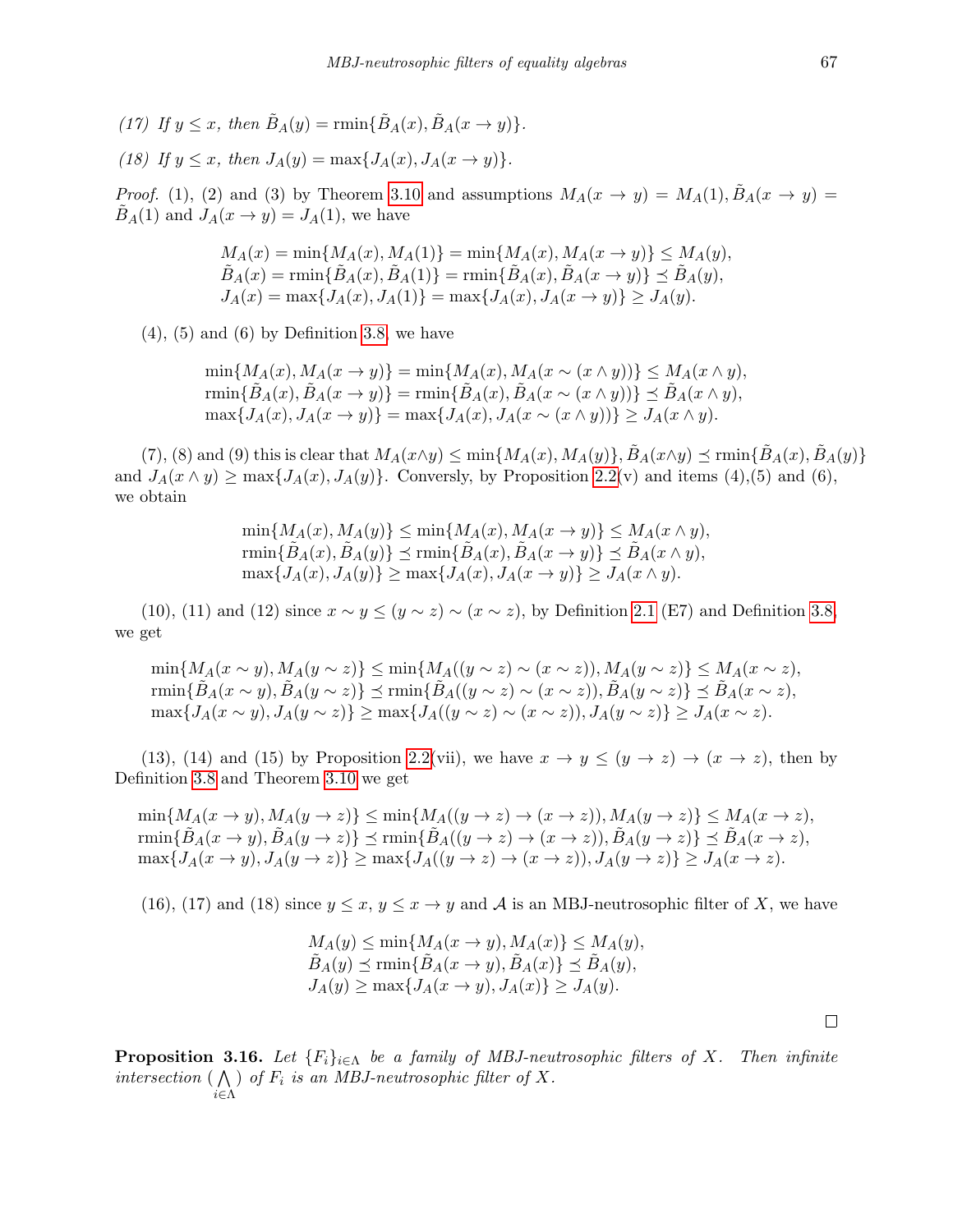*Proof.* Suppose that for any  $x, y, z \in X, x \leq y \to z$ . Since  $F_i$  are an MBJ-neutrosophic filters of X, by Theorem [3.13](#page-8-1) for all  $x, y, z \in X$ , we have

$$
M_A(z) \ge \min\{M_A(x), M_A(y)\},
$$
  

$$
\tilde{B}_A(z) \ge \min\{\tilde{B}_A(x), \tilde{B}_A(y)\},
$$
  

$$
J_A(z) \le \max\{J_A(x), J_A(y)\},
$$

Thus,

$$
\begin{split} \bigwedge_{i \in \Lambda} &M_A^i(z) = \inf_{i \in \Lambda} M_A^i(z) \geq \inf_{i \in \Lambda} (\min \{ M_A^i(x), M_A^i(y) \}) = \min \{ \inf_{i \in \Lambda} M_A^i(x), \inf_{i \in \Lambda} M_A^i(y) \} \\ &= \min \{ \bigwedge_{i \in \Lambda} M_A^i(x), \bigwedge_{i \in \Lambda} M_A^i(y) \}, \\ \bigwedge_{i \in \Lambda} \tilde{B}_A^i(z) = \inf_{i \in \Lambda} \tilde{B}_A^i(z) \succeq \inf_{i \in \Lambda} (\min \{ \tilde{B}_A^i(x), \tilde{B}_A^i(y) \}) = \min \{ \inf_{i \in \Lambda} \tilde{B}_A^i(x), \inf_{i \in \Lambda} \tilde{B}_A^i(y) \} \\ &= \min \{ \bigwedge_{i \in \Lambda} \tilde{B}_A^i(x), \bigwedge_{i \in \Lambda} \tilde{B}_A^i(y) \}, \\ \bigwedge_{i \in \Lambda} J_A^i(z) = \inf_{i \in \Lambda} J_A^i(z) \leq \inf_{i \in \Lambda} (\max \{ J_A^i(x), J_A^i(y) \}) = \max \{ \inf_{i \in \Lambda} J_A^i(x), \inf_{i \in \Lambda} J_A^i(y) \} \\ &\text{and} \end{split}
$$

 $\Box$ Therefore, by Theorem [3.13,](#page-8-1) infinite intersection of  $F_i$  is an MBJ-neutrosophic filter of X.

 $J_A^i(y)\}.$ 

Let X and Y be two equality algebras.  $f: X \to Y$  is called an *equality homomorphism* if for any  $x, y \in X$ , we have

$$
f(x \sim y) = f(x) \sim f(y)
$$
, and  $f(x \wedge y) = f(x) \wedge f(y)$ .

It is clear that  $f(x \to y) = f(x) \to f(y)$  and if X and Y are bounded, then  $f(0) = 0$ .

 $=$  max{ $\bigwedge$ 

i∈Λ

 $J_A^i(x)$ ,  $\bigwedge$ 

i∈Λ

**Notation.** Let X and Y be two equality algebras and  $f: X \to Y$  be an equality homomorphism. For any MBJ-neutrosophic set  $\mathcal{A} = (M_A, \tilde{B}_A, J_A)$  in Y, we define a new MBJ-neutrosophic set  $\mathcal{A}^f = (M_A^f)$  $A^f$ ,  $\tilde{B}^f_A$ ,  $J_A^f$ ) in X by  $M_A^f$  $A_A^f(x) = M_A(f(x)), \,\tilde{B}_A^f(x) = \tilde{B}_A(f(x))$  and  $J_A^f$  $J_A^f(x) = J_A(f(x)),$ for any  $x \in X$ .

**Theorem 3.17.** Let  $f : X \to Y$  be an equality homomorphism. (i) If  $\mathcal{A} = (M_A, \tilde{B}_A, J_A)$  is an MBJ-neutrosophic filter of Y, then  $\mathcal{A}^f = (M_A^f, J_A^f)$  $A, \tilde{B}^f_A, J_A^f$  is an MBJ-neutrosophic filter of X.

(ii) If f is an equality epimorphism and  $A^f = (M_A^f)$  $A, \tilde{B}^{f}_A, J_A^f$  is an MBJ-neutrosophic filter of X, then  $\mathcal{A} = (M_A, \tilde{B}_A, J_A)$  is an MBJ-neutrosophic filter of Y.

*Proof.* (i) Let  $x, y \in X$ . Since  $f(x) \leq 1 = f(1)$  and  $\mathcal{A} = (M_A, B_A, J_A)$  is an MBJ-neutrosophic filter of  $Y$ , we have

$$
M_A^f(x) = M_A(f(x)) \le M_A(f(1)) = M_A^f(1),
$$
  
\n
$$
\tilde{B}_A^f(x) = \tilde{B}_A(f(x)) \le \tilde{B}_A(f(1)) = \tilde{B}_A^f(1),
$$
  
\n
$$
J_A^f(x) = J_A(f(x)) \ge J_A(f(1)) = J_A^f(1).
$$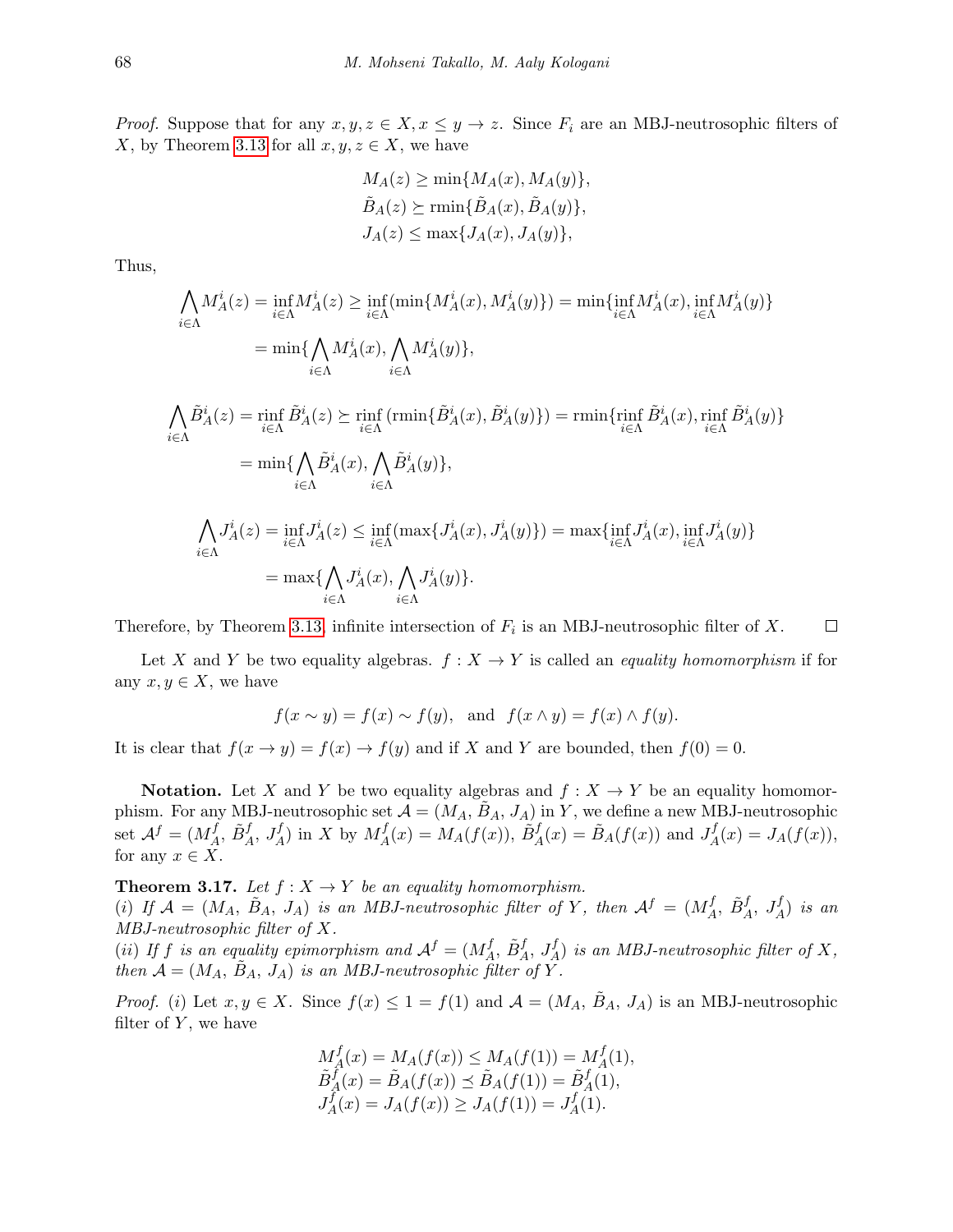Moreover, since  $f$  is an equality homomotphism, we get

$$
\min\{M_A^f(x), M_A^f(x \to y)\} = \min\{M_A(f(x \to y)), M_A(f(x))\} = \min\{M_A(f(x) \to f(y)), M_A(f(x))\}
$$
  

$$
\leq M_A(f(y)) = M_A^f(y),
$$

$$
\min\{\tilde{B}_A^f(x), \tilde{B}_A^f(x \to y)\} = \min\{\tilde{B}_A(f(x \to y)), \tilde{B}_A(f(x))\} = \min\{\tilde{B}_A(f(x) \to f(y)), \tilde{B}_A(f(x))\}
$$
  

$$
\leq \tilde{B}_A(f(y)) = \tilde{B}_A^f(y),
$$

$$
\max\{M_A^f(x), M_A^f(x \to y)\} = \max\{M_A(f(x \to y)), M_A(f(x))\} = \max\{M_A(f(x) \to f(y)), M_A(f(x))\}
$$
  

$$
\ge M_A(f(y)) = M_A^f(y),
$$

Therefore  $\mathcal{A}^f = (M_A^f, \tilde{B}_A^f, J_A^f)$  is an MBJ-neutrosophic filter of X. Therefore  $A^* = (M_A, D_A, J_A)$  is an MBJ-heutiosophic lifter of  $(ii)$  Let  $y \in Y$ . Since f is an equality epimorphism and  $A^f = (M_A^f)$  $A^f_A, \tilde{B}^f_A, J_A^f)$  is an MBJ-neutrosophic filter of X, there exists  $x \in X$  such that  $f(x) = y$  and

$$
M_A(y) = M_A(f(x)) = M_A^f(x) \le M_A^f(1) = M_A(f(1)) = M_A(1),
$$
  
\n
$$
\tilde{B}_A(y) = \tilde{B}_A(f(x)) = \tilde{B}_A^f(x) \le \tilde{B}_A^f(1) = \tilde{B}_A(f(1)) = \tilde{B}_A(1),
$$
  
\n
$$
J_A(y) = J_A(f(x)) = J_A^f(x) \ge J_A^f(1) = J_A(f(1)) = J_A(1).
$$

Now, suppose  $x, y \in Y$ . Then there exist  $a, b \in X$  such that  $f(a) = x$  and  $f(b) = y$ . Thus

$$
M_A(y) = M_A(f(b)) = M_A^f(b) \ge \min\{M_A^f(a), M_A^f(a \to b)\} = \min\{M_A(f(a \to b)), M_A(f(a))\}
$$
  
=  $\min\{M_A(f(a) \to f(b)), M_A(f(a))\} = \min\{M_A(x \to y), M_A(x)\}.$ 

$$
\tilde{B}_A(y) = \tilde{B}_A(f(b)) = \tilde{B}_A^f(b) \le \min\{\tilde{B}_A^f(a), \tilde{B}_A^f(a \to b)\} = \min\{\tilde{B}_A(f(a \to b)), \tilde{B}_A(f(a))\} \n= \min\{\tilde{B}_A(f(a) \to f(b)), \tilde{B}_A(f(a))\} = \min\{\tilde{B}_A(x \to y), \tilde{B}_A(x)\}.
$$

$$
J_A(y) = J_A(f(b)) = J_A^f(b) \le \min\{J_A^f(a), J_A^f(a \to b)\} = \min\{J_A(f(a \to b)), J_A(f(a))\}
$$
  
=  $\min\{J_A(f(a) \to f(b)), J_A(f(a))\} = \min\{J_A(x \to y), J_A(x)\}.$ 

Therefore,  $\mathcal{A} = (M_A, \tilde{B}_A, J_A)$  is an MBJ-neutrosophic filter of Y.

Define  $K(x, y) = \{z \in X \mid x \leq y \to z\}$  which is called an upper set of x and y. It is easy to see that  $1, x, y \in K(x, y)$ , for any  $x, y \in X$ .

In the following example we can see that every  $K(x, y)$  is not a filter of X in general.

**Example 3.18.** Let  $X = \{0, a, b, c, d, 1\}$  be a set with the following Hasse diagram.



0

 $\bigvee^a$ 

 $a \bigwedge c$  $\frac{1}{\sqrt{2}}$ 

d

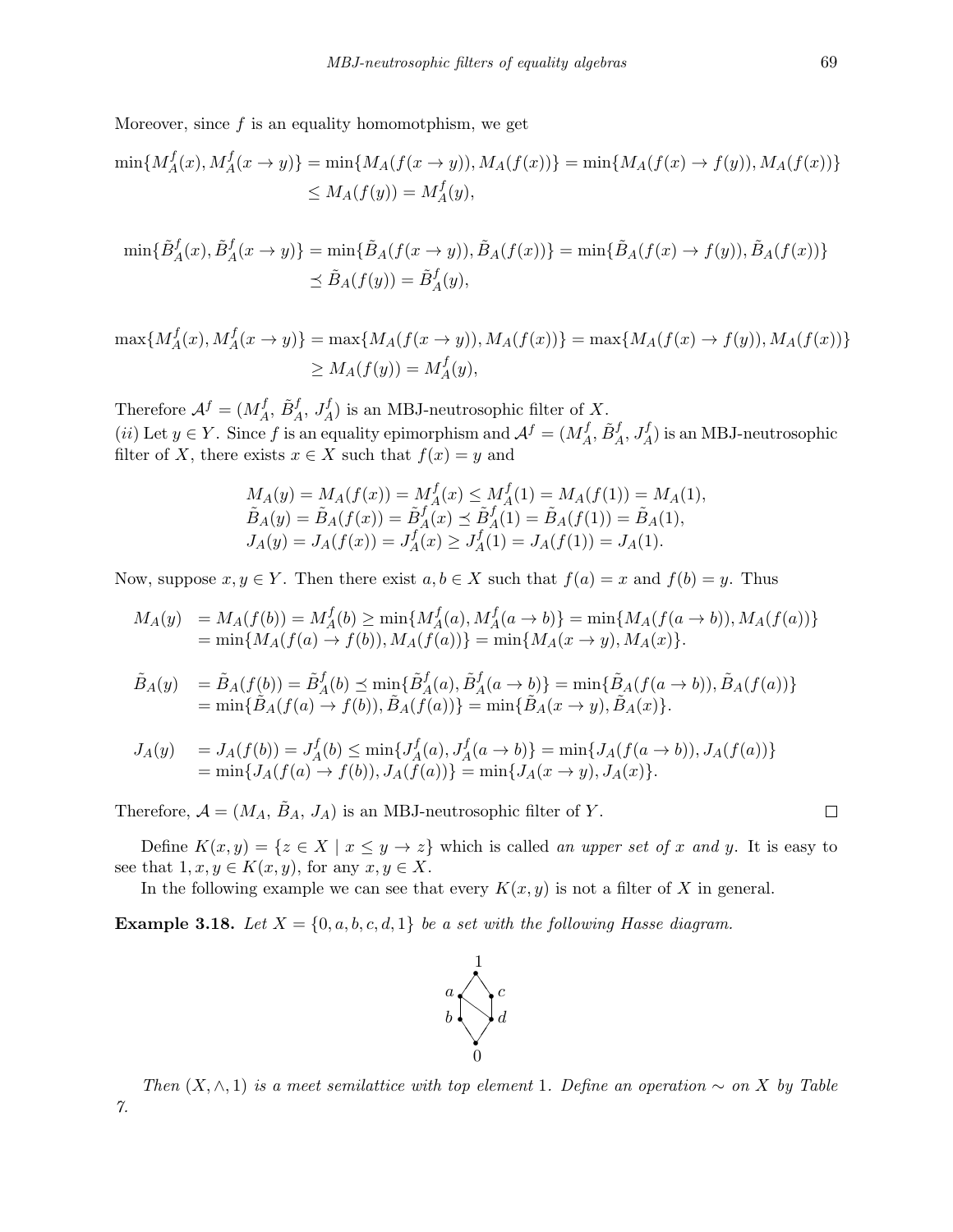| $\sim$           |                  | $\boldsymbol{a}$ |                  | $\mathfrak{c}$   |                  |                  |
|------------------|------------------|------------------|------------------|------------------|------------------|------------------|
| $\overline{0}$   |                  | $\overline{d}$   | $\boldsymbol{c}$ | h                | $\boldsymbol{a}$ |                  |
| $\boldsymbol{a}$ | $\overline{d}$   |                  | $\boldsymbol{a}$ | $\boldsymbol{d}$ | $\boldsymbol{c}$ | $\boldsymbol{a}$ |
| b                | $\boldsymbol{c}$ | $\boldsymbol{a}$ | 1                | $\theta$         | $\boldsymbol{d}$ | b                |
| $\boldsymbol{c}$ |                  | $\boldsymbol{d}$ |                  |                  | $\boldsymbol{a}$ | с                |
| $\boldsymbol{d}$ | $\it a$          | $\mathfrak{c}$   | d                | $\boldsymbol{a}$ |                  | $\it d$          |
|                  |                  | $\alpha$         |                  | $\mathfrak{c}$   |                  |                  |

Table 7: Cayley table for the binary operation "∼"

Thus  $\mathcal{E} = (X, \wedge, \sim, 1)$  is an equality algebra, and the implication " $\rightarrow$ " is given by Table 8.

|                  |                  | $\boldsymbol{a}$ |                  | $\mathfrak{c}$   | $d_{-}$          |   |
|------------------|------------------|------------------|------------------|------------------|------------------|---|
| $\overline{0}$   | 1                | 1                | 1                | 1                | 1                | 1 |
| $\it a$          | $\boldsymbol{d}$ |                  | $\boldsymbol{a}$ | $\boldsymbol{c}$ | $\boldsymbol{c}$ |   |
| b                | $\overline{c}$   |                  | 1                | $\boldsymbol{c}$ | $\mathfrak{c}$   |   |
| с                | b                | $\boldsymbol{a}$ |                  |                  | $\boldsymbol{a}$ |   |
| $\boldsymbol{d}$ | $\boldsymbol{a}$ |                  | $\boldsymbol{a}$ |                  |                  |   |
|                  |                  | $\boldsymbol{a}$ | h                | $\mathfrak{c}$   | d.               |   |

Table 8: Cayley table for the implication " $\rightarrow$ "

Hence,  $K(c, a) = \{a, c, d, 1\}$  is not a filter of X, because  $d \to b = a \in K(c, a)$  and  $d \in K(c, a)$ , but  $b \notin K(c, a)$ .

Given an MBJ-neutrosophic set  $\mathcal{A} = (M_A, \tilde{B}_A, J_A)$  in X, we consider the following sets,

$$
U(M_A; t) := \{ x \in X | M_A(x) \ge t \},\tag{3.9}
$$

$$
U(\tilde{B}_A; [\delta_1, \delta_2]) := \{ x \in X | \tilde{B}_A(x) \succeq [\delta_1, \delta_2] \},\tag{3.10}
$$

$$
L(J_A; s) := \{ x \in X | J_A(x) \le s \}. \tag{3.11}
$$

Where  $t, s \in [0, 1] = I$  and  $[\delta_1, \delta_2] \in [I]$ .

**Example 3.19.** Let  $A = (M_A, B_A, J_A)$  be an MBJ-neutrosophic as Example [3.2.](#page-3-0) Suppose  $t = 0.5$ ,  $s = 0.4$  and  $[\delta_1, \delta_2] = [0.4, 0.5]$ . Then it is clear that

$$
U(M_A; 0.5) := \{x \in X | M_A(x) \ge 0.5\} = \{a, 1\},
$$
  
\n
$$
U(\tilde{B}_A; [0.4, 0.5]) := \{x \in X | \tilde{B}_A(x) \succeq [0.4, 0.5] \} = \{0, 1\},
$$
  
\n
$$
L(J_A; 0.4) := \{x \in X | J_A(x) \le 0.4\} = \{1\}.
$$

**Theorem 3.20.** An MBJ-neutrosophic set  $A = (M_A, \tilde{B}_A, J_A)$  in X is an MBJ-neutrosophic filter of X if and only if for any  $t, s \in [0,1]$  and  $[\delta_1, \delta_2] \in [I]$ , the non-empty sets  $U(M_A; t), U(\tilde{B}_A; [\delta_1, \delta_2])$ and  $L(J_A; s)$  are filters of X.

*Proof.* Suppose  $\mathcal{A} = (M_A, B_A, J_A)$  is an MBJ-neutrosophic filter of X. Let  $t, s \in [0,1]$  and  $[\delta_1, \delta_2] \in [I]$  such that  $U(M_A; t), U(\tilde{B}_A; [\delta_1, \delta_2])$  and  $L(J_A; s)$  are non-empty sets. Obviously,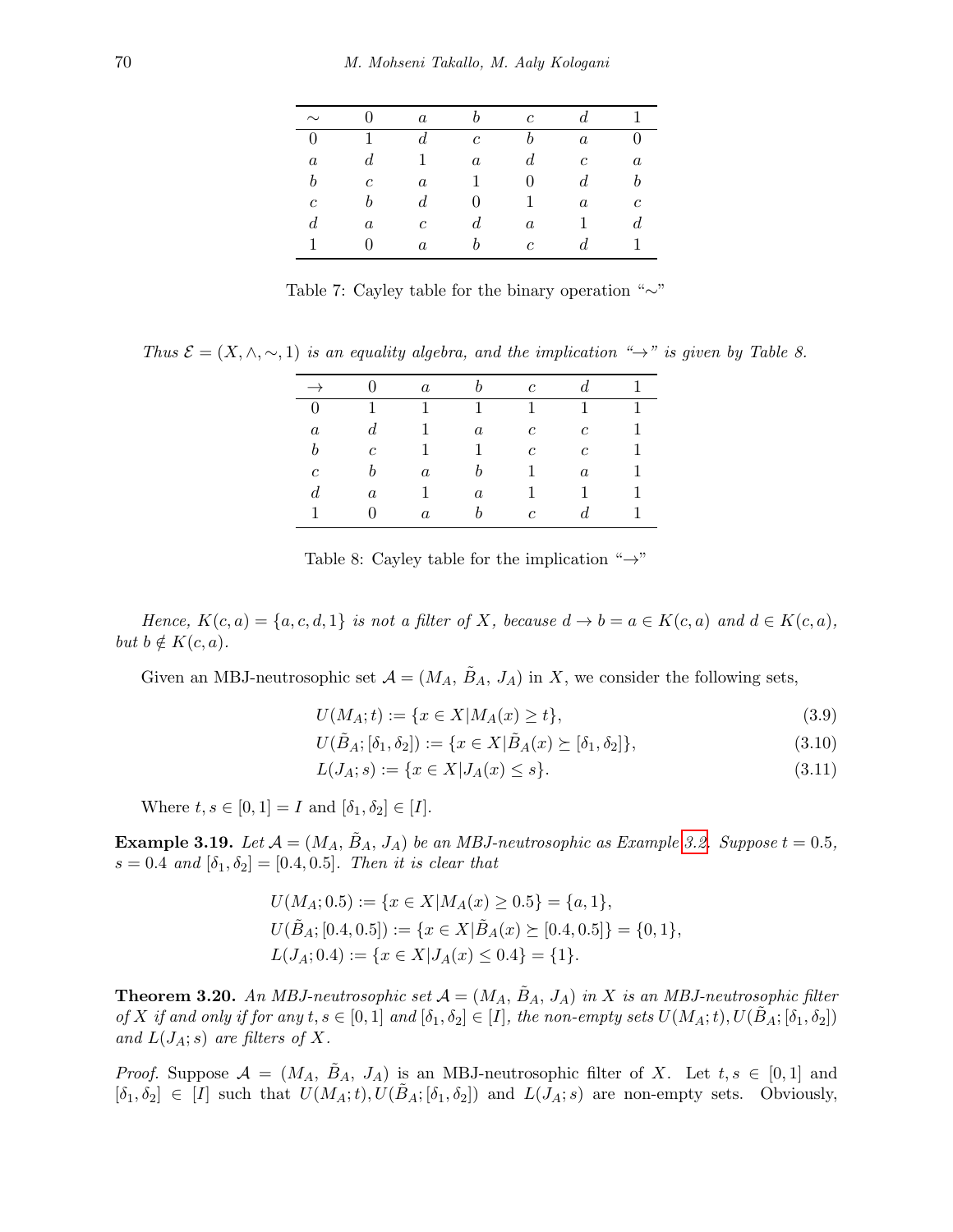$1 \in U(M_A; t), 1 \in U(B_A; [\delta_1, \delta_2])$  and  $1 \in L(J_A; s)$ . For any  $x, y, a, b, u, v \in X$ , if  $x, x \to y \in$  $U(M_A;t), a, a \to b \in U(\tilde{B}_A; [\delta_1, \delta_2])$  and  $u, u \to v \in L(J_A; s)$ , then

$$
M_A(y) \ge \min\{M_A(x), M_A(x \to y)\} \ge \min\{t, t\} = t,
$$
  
\n
$$
\tilde{B}_A(b) \ge \min\{\tilde{B}_A(a), \tilde{B}_A(a \to b)\} \ge \min\{[\delta_1, \delta_2], [\delta_1, \delta_2]\} = [\delta_1, \delta_2],
$$
  
\n
$$
J_A(v) \le \max\{J_A(u), J_A(u \to v)\} \le \max\{s, s\} = s,
$$

and so  $y \in U(M_A; t), b \in U(\tilde{B}_A; [\delta_1, \delta_2])$  and  $v \in L(J_A; s)$ . Therefore,  $U(M_A; t), U(\tilde{B}_A; [\delta_1, \delta_2])$  and  $L(J_A; s)$  are filters of X.

Conversely, suppose that for any  $t, s \in [0,1]$  and  $[\delta_1, \delta_2] \in [I]$ , the non-empty sets  $U(M_A; t)$ ,  $L(J_A; s)$  and  $U(B_A; [\delta_1, \delta_2])$  are filters of X. Let  $x \in U(M_A; t) \cap L(J_A; s) \cap U(B_A; [\delta_1, \delta_2])$ , for some  $x \in X$ . If  $M_A(1) < M_A(x), B_A(1) < B_A(x)$  and  $J_A(1) > J_A(x)$ , then  $1 \notin U(M_A; t), 1 \notin I$  $U(B_A; [\delta_1, \delta_2])$  and  $1 \notin L(J_A; s)$ , which is a contradiction. Hence  $M_A(x) \leq M_A(1), B_A(x) \leq$  $B_A(1), J_A(x) \geq J_A(1)$  for all  $x \in X$ . Suppose for some  $x_0, y_0 \in X$ ,  $x_0, x_0 \to y_0 \in U(M_A; t_0)$ but  $y_0 \notin U(M_A;t_0)$  for  $t_0 := \min\{M_A(x_0), M_A(x_0 \to y_0)\}.$  This is a contradiction and thus  $M_A(y) \ge \min\{M_A(x), M_A(x \to y)\}\$ for all  $x, y \in X$ . Similarly, we can show that for all  $x, y \in X$ ,  $J_A(y) \le \max\{J_A(x), J_A(x \to y)\}\.$  Suppose for some  $x_0, y_0 \in X$ ,  $\ddot{B}_A(y_0) \prec \min\{\ddot{B}_A(x_0), \ddot{B}_A(x_0 \to y_0)\}\.$  $y_0$ ). Let  $\hat{B}_A(x_0 \to y_0) = [\eta_1, \eta_2], \hat{B}_A(x_0) = [\eta_3, \eta_4]$  and  $\hat{B}_A(y_0) = [\delta_1, \delta_2].$  Then

 $[\delta_1, \delta_2] \prec \min\{[\eta_1, \eta_2], [\eta_3, \eta_4]\} = [\min\{\eta_1, \eta_3\}, \min\{\eta_2, \eta_4\}],$ 

and so  $\delta_1 < \min\{\eta_1, \eta_3\}$  and  $\delta_2 < \min\{\eta_2, \eta_4\}$ . Taking

$$
[\gamma_1, \gamma_2] := \frac{1}{2} (\tilde{B}_A(y_0) + \min{\{\tilde{B}_A(x_0 \to y_0), \tilde{B}_A(x_0)\}}),
$$

implies that

$$
[\gamma_1, \gamma_2] = \frac{1}{2}([\delta_1, \delta_2] + \min\{[\eta_1, \eta_2], [\eta_3, \eta_4]\}) = \frac{1}{2}([\delta_1, \delta_2] + [\min\{\eta_1, \eta_3\}, \min\{\eta_2, \eta_4\}])
$$
  
=  $[\frac{1}{2}(\delta_1 + \min\{\eta_1, \eta_3\}), \frac{1}{2}(\delta_2 + \min\{\eta_2, \eta_4\})].$ 

It follows that

$$
\min{\eta_1, \eta_3} > \gamma_1 = \frac{1}{2}(\delta_1 + \min{\eta_1, \eta_3}) > \delta_1,
$$

and

$$
\min\{\eta_2, \eta_4\} > \gamma_2 = \frac{1}{2}(\delta_2 + \min\{\eta_2, \eta_4\}) > \delta_2.
$$

Hence

$$
[\min{\{\eta_1, \eta_3\}}, \min{\{\eta_2, \eta_4\}}] \succ [\gamma_1, \gamma_2] \succ [\delta_1, \delta_2] = \tilde{B}_A(y_0),
$$

and so  $y_0 \notin U(\tilde{B}_A; [\gamma_1, \gamma_2])$ . On the other hand,

$$
\tilde{B}_A(x_0 \to y_0) = [\eta_1, \eta_2] \succeq [\min{\eta_1, \eta_3}, \min{\eta_2, \eta_4}] \succ [\gamma_1, \gamma_2],
$$

and

$$
\tilde{B}_A(x_0) = [\eta_3, \eta_4] \succeq [\min{\eta_1, \eta_3}, \min{\eta_2, \eta_4}] \succ [\gamma_1, \gamma_2],
$$

so  $x_0 \to y_0, x_0 \in U(\tilde{B}_A; [\gamma_1, \gamma_2])$ , which is a contradiction and so  $\tilde{B}_A(y) \succeq \min\{\tilde{B}_A(x), \tilde{B}_A(x \to y)\}\$ for all  $x, y \in X$ . Therefore,  $\mathcal{A} = (M_A, \tilde{B}_A, J_A)$  is an MBJ-neutrosophic filter of X. П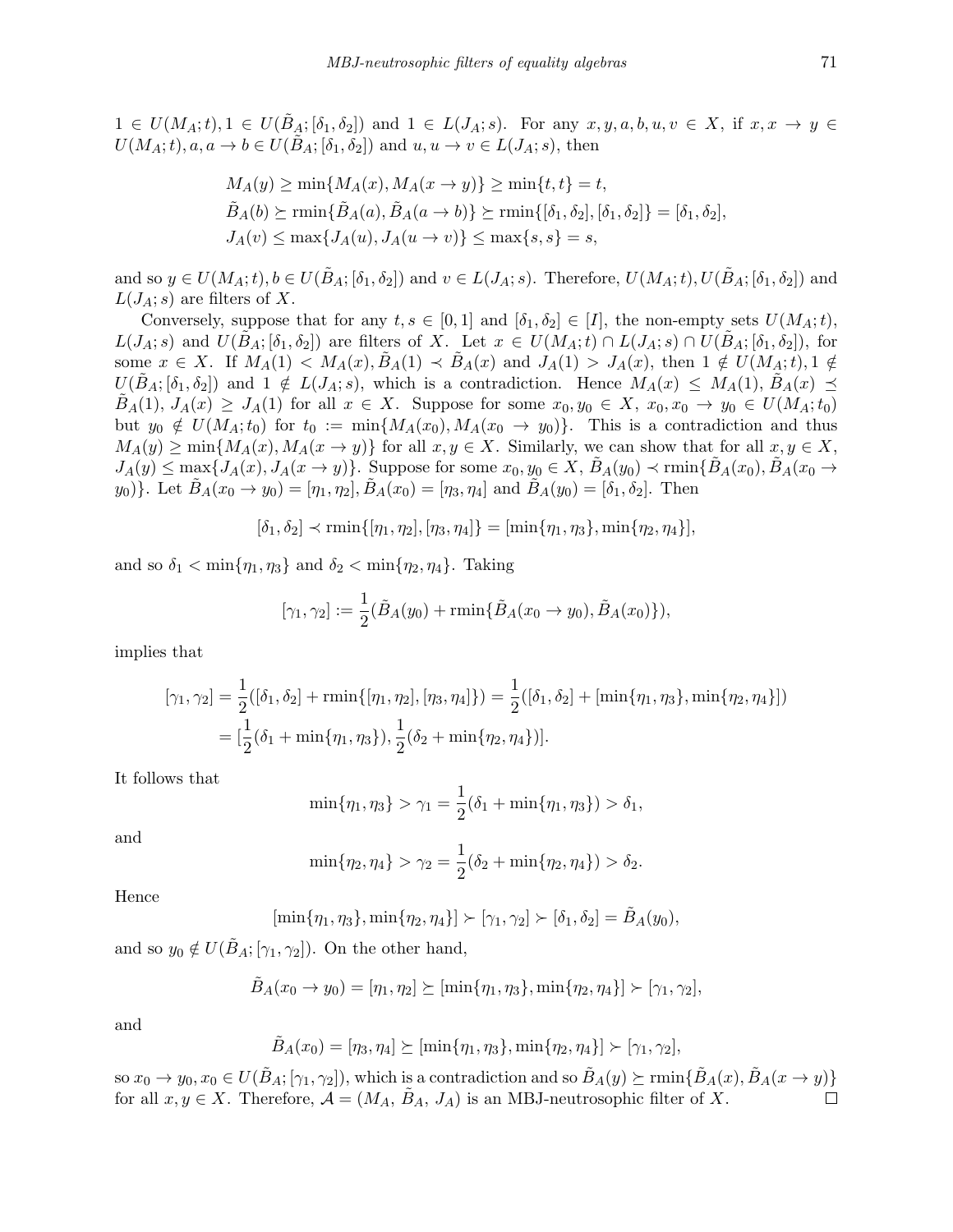**Proposition 3.21.** Let  $\mathcal{A} = (M_A, B_A, J_A)$  be an MBJ-neutrosophic filter of X such that  $x, y \in X$ ,  $t,s \in [0,1]$  and  $[\delta_1,\delta_2] \in [I]$ . If  $x,y \in U(M_A;t) \cap U(\tilde{B}_A;[\delta_1,\delta_2]) \cap L(J_A;s)$ , then  $K(x,y) \subseteq$  $U(M_A;t) \cap U(B_A;[\delta_1,\delta_2]) \cap L(J_A;s).$ 

*Proof.* Let  $x, y \in U(M_A; t) \cap U(B_A; [\delta_1, \delta_2]) \cap L(J_A; s), t, s \in [0, 1], [\delta_1, \delta_2] \in [I]$  and  $z \in K(x, y)$ . Then  $x \leq y \to z$ . Since  $x, y \in U(M_A; t) \cap U(B_A; [\delta_1, \delta_2]) \cap L(J_A; s)$  and A is an MBJ-neutrosophic filter of X, we have  $M_A(x)$ ,  $M_A(y) \ge t$ . By Theorem [3.13,](#page-8-1) we get  $M_A(z) \ge \min\{M_A(x), M_A(y)\} \ge$ t, and so  $z \in U(M_A;t)$ . By the similar way, we can see that  $z \in U(B_A;[\delta_1,\delta_2]) \cap L(J_A;s)$ . Hence  $K(x, y) \subseteq U(M_A; t) \cap U(B_A; [\delta_1, \delta_2]) \cap L(J_A; s).$ П

**Corollary 3.22.** Let  $\mathcal{A} = (M_A, \tilde{B}_A, J_A)$  be an MBJ-neutrosophic filter of X such that  $t, s \in [0, 1]$ and  $[\delta_1, \delta_2] \in [I]$ . If  $U(M_A; t) \cap U(B_A; [\delta_1, \delta_2]) \cap L(J_A; s) \neq \emptyset$ , then

$$
U(M_A;t) = \bigcup_{x,y \in U(M_A;t)} K(x,y), \ U(\tilde{B}_A;[\delta_1,\delta_2]) = \bigcup_{x,y \in U(\tilde{B}_A;t)} K(x,y), \ L(J_A;s) = \bigcup_{x,y \in U(J_A;t)} K(x,y).
$$

Proof. The proof is straightforward.

**Theorem 3.23.** Given an filter F of X, let  $A = (M_A, \tilde{B}_A, J_A)$  be an MBJ-neutrosophic set in X that defined by

$$
M_A(x) = \begin{cases} t & \text{if } x \in F, \\ 0 & \text{otherwise,} \end{cases} \quad \tilde{B}_A(x) = \begin{cases} [\delta_1, \delta_2] & \text{if } x \in F, \\ [0, 0] & \text{otherwise,} \end{cases} \quad J_A(x) = \begin{cases} s & \text{if } x \in F, \\ 1 & \text{otherwise,} \end{cases} \tag{3.12}
$$

Then  $\mathcal{A} = (M_A, \tilde{B}_A, J_A)$  is an MBJ-neutrosophic filter of X such that  $U(M_A; t) = U(\tilde{B}_A; [\delta_1, \delta_2])$  $L(J_A; s) = F.$ 

*Proof.* Let  $x, y \in X$  and  $x, x \to y \in F$ . Since F is a filter of X, we have  $y \in F$  and so

$$
M_A(y) = t = \min\{M_A(x), M_A(x \to y)\},\
$$
  
\n
$$
\tilde{B}_A(y) = [\delta_1, \delta_2] = \min\{\tilde{B}_A(x), \tilde{B}_A(x \to y)\},\
$$
  
\n
$$
J_A(y) = s = \max\{J_A(x), J_A(x \to y)\}.
$$

If  $x \to y \in F$  and  $x \notin F$ , then  $M_A(x \to y) = t$ ,  $B_A(x \to y) = [\delta_1, \delta_2]$  and  $J_A(x \to y) = s$ . Also,  $M_A(x) = 0, B_A(x) = [0, 0]$  and  $J_A(x) = 1$ . Hence

$$
M_A(y) \ge 0 = \min\{t, 0\} = \min\{M_A(x), M_A(x \to y)\},
$$
  
\n
$$
\tilde{B}_A(y) \ge [0, 0] = \min\{[\delta_1, \delta_2], [0, 0]\} = \min\{\tilde{B}_A(x), \tilde{B}_A(x \to y)\},
$$
  
\n
$$
J_A(y) \le 1 = \max\{s, 1\} = \max\{J_A(x), J_A(x \to y)\}.
$$

If  $x \to y, x \notin F$ , then  $M_A(x) = M_A(x \to y) = 0, B_A(x) = B_A(x \to y) = [0, 0]$  and  $J_A(x) =$  $J_A(x \to y) = 1$ . Hence

$$
M_A(y) \ge 0 = \min\{0, 0\} = \min\{M_A(x), M_A(x \to y)\},
$$
  
\n
$$
\tilde{B}_A(y) \ge [0, 0] = \min\{[0, 0], [0, 0]\} = \min\{\tilde{B}_A(x), \tilde{B}_A(x \to y)\},
$$
  
\n
$$
J_A(y) \le 1 = \max\{1, 1\} = \max\{J_A(x), J_A(x \to y)\}.
$$

Since F is a filter of X, we have  $1 \in F$  and so it is clear that for all  $x \in X$ ,  $M_A(x) \leq M_A(1)$ ,  $B_A(x) \preceq$  $B_A(1), J_A(x) \geq J_A(1)$ . Therefore  $\mathcal{A} = (M_A, B_A, J_A)$  is an MBJ-neutrosophic filter of X and we have  $U(M_A;t) = U(B_A; [\delta_1, \delta_2]) = L(J_A;s) = F.$  $\Box$ 

<span id="page-15-0"></span>
$$
\qquad \qquad \Box
$$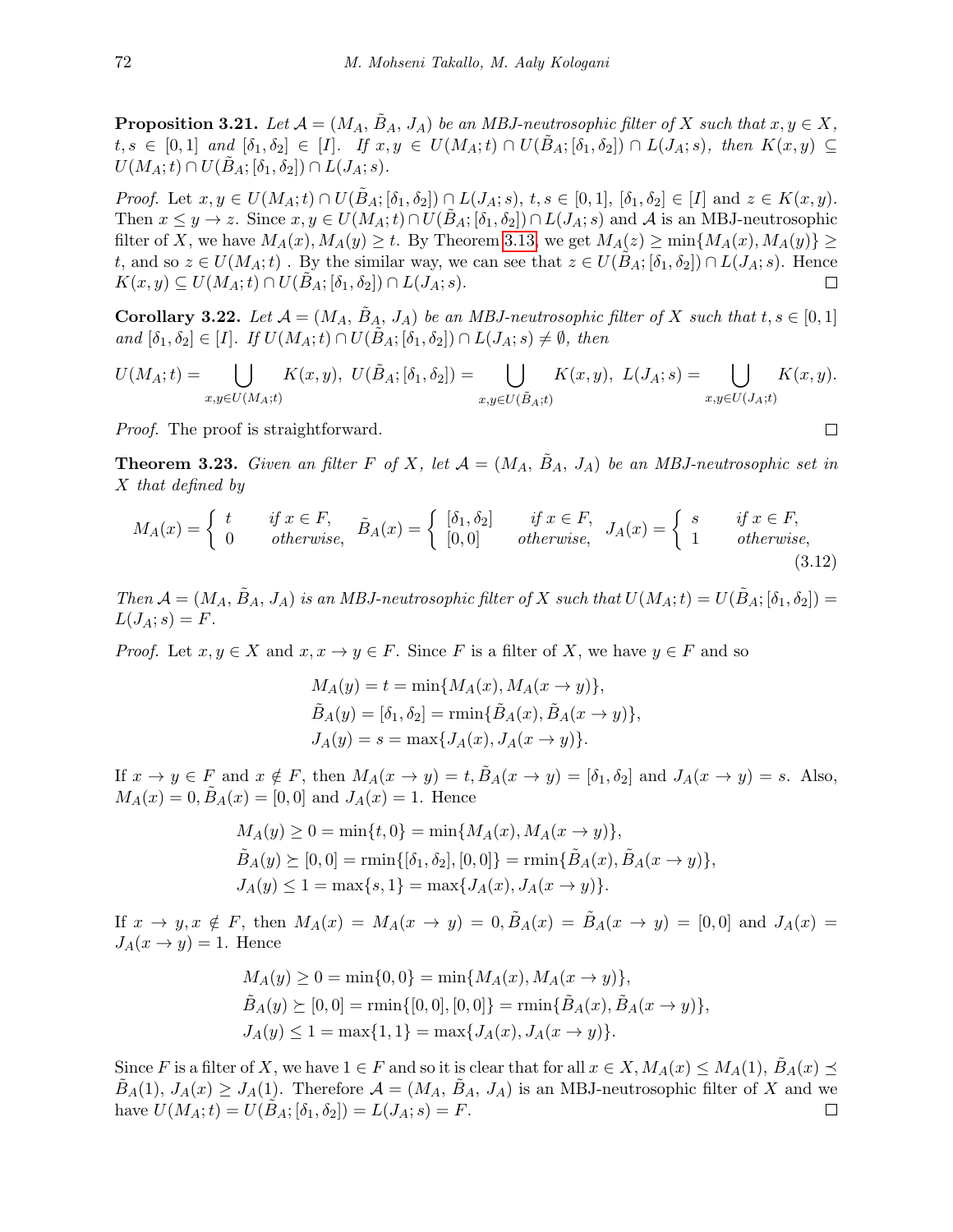**Theorem 3.24.** For any non-empty subset F of X, let  $A = (M_A, B_A, J_A)$  be an MBJ-neutrosophic set of X which is given in [\(3.12\)](#page-15-0). If  $\mathcal{A} = (M_A, \tilde{B}_A, J_A)$  is an MBJ-neutrosophic filter of X, then  $F$  is a filter of X.

*Proof.* Since for any  $x \in U(M_A;t) \cap L(J_A;s) \cap U(\tilde{B}_A;[\delta_1,\delta_2])$ ,  $M_A(x) \leq M_A(1)$ ,  $\tilde{B}_A(x) \preceq \tilde{B}_A(1)$ ,  $J_A(x) \geq J_A(1)$ , it is clear that  $1 \in F$ . Let  $x, y \in X$  such that  $x \to y \in F$  and  $x \in F$ . Then  $M_A(x) = M_A(x \to y) = t, B_A(x) = B_A(x \to y) = [\delta_1, \delta_2]$  and  $J_A(x) = J_A(x \to y) = s$ . Thus

$$
M_A(y) \ge \min\{M_A(x), M_A(x \to y)\} = t,
$$
  
\n
$$
\tilde{B}_A(y) \ge \min\{\tilde{B}_A(x), \tilde{B}_A(x \to y)\} = [\delta_1, \delta_2],
$$
  
\n
$$
J_A(y) \le \max\{J_A(x), J_A(x \to y)\} = s,
$$

and so  $M_A(y) = t$ ,  $\tilde{B}_A(y) = [\delta_1, \delta_2]$  and  $J_A(y) = s$ . Hence,  $y \in F$ . Therefore, F is a filter of X.  $\Box$ 

<span id="page-16-0"></span>**Proposition 3.25.** Let  $\mathcal{A} = (M_A, \tilde{B}_A, J_A)$  be an MBJ-neutrosophic filter of X. Then the sets  $X_{M_A} = \{x \in X \mid M_A(x) = M_A(1)\},\ X_{\tilde{B}_A} = \{x \in X \mid \tilde{B}_A(x) = \tilde{B}_A(1)\},\ X_{J_A} = \{x \in X \mid J_A(x) = \tilde{B}_A(x)\}$  $J_A(1)$  are filters of X.

*Proof.* It is clear that  $1 \in X_{M_A} \cap X_{\tilde{B}_A} \cap X_{J_A}$ . Let  $x, x \to y \in X_{M_A}$ . Then  $M_A(x \to y) = M_A(x) =$  $M_A(1)$ . Since A is an MBJ-neutrosophic filter of X, we have

$$
M_A(1) \ge M_A(y) \ge \min\{M_A(x \to y), M_A(x)\} = \min\{M_A(1), M_A(1)\} = M_A(1).
$$

Hence  $M_A(y) = M_A(1)$  and so  $y \in X_{M_A}$ . Therefore  $X_{M_A}$  is a filter of X. The proofs of other cases are similar.  $\Box$ 

**Note.** Since  $1 \in X_{M_A} \cap X_{\tilde{B}_A} \cap X_{J_A}$ , we get  $X_{M_A} \cap X_{\tilde{B}_A} \cap X_{J_A} \neq \emptyset$  and by Proposition [3.25,](#page-16-0) the sets  $X_{M_A}$ ,  $X_{\tilde{B}_A}$  and  $X_{J_A}$  are filters of X, by using an MBJ-neutrosophic filter of X, for any  $x, y \in X$ , we can define a congruence relation on X as follows:

$$
x \equiv_A y
$$
 if and only if  $x \to y, y \to x \in X_{M_A} \cap X_{\tilde{B}_A} \cap X_{J_A}$ .

**Corollary 3.26.** Let  $\frac{X}{\equiv_{\mathcal{A}}} = \{\frac{x}{\equiv_{\mathcal{A}}} \mid x \in X\}$ . Define the operations  $\simeq$  and  $\Box$  on  $\frac{X}{\equiv_{\mathcal{A}}}$  as follows:

$$
\frac{x}{\equiv_{\mathcal{A}}} \sqcap \frac{y}{\equiv_{\mathcal{A}}} = \frac{x \wedge y}{\equiv_{\mathcal{A}}} \quad and \quad \frac{x}{\equiv_{\mathcal{A}}} \simeq \frac{y}{\equiv_{\mathcal{A}}} = \frac{x \sim y}{\equiv_{\mathcal{A}}}.
$$

Hence  $\left(\frac{X}{\equiv_{\mathcal{A}}},\sqcap,\simeq,\frac{1}{\equiv_{\mathcal{A}}} \right)$  $\big)$  is an equality algebra.

## 4 Conclusions

In this paper, the notion of MBJ-neutrosophic sub-algebra and MBJ-neutrosophic filter on equality algebras are introduced and some equivalence definitions, properties and the relation between them are investigated. Also, by using the notion of MBJ-neutrosophic filter, a congruence relation is defined on equality algebra and we prove that the quotient structure that is made by this is an equality algebra.

In future work, we can study MBJ-neutrosophic notion on different kinds of filters such as (positive) implicative filters, fantastic filters, prime and maximal filters of equality algebras and investigate the quotient that is made by them.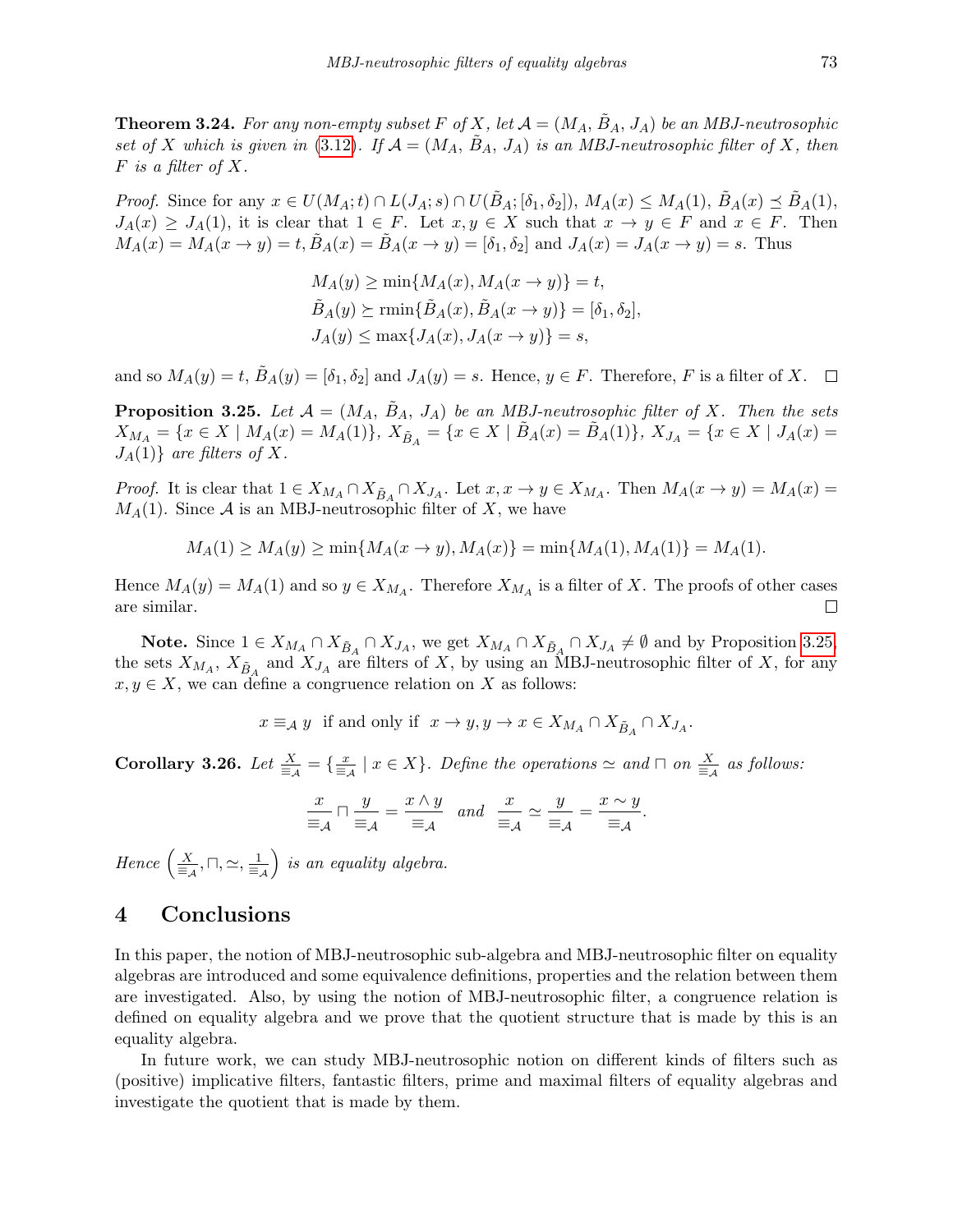## References

- <span id="page-17-8"></span>[1] M. Aaly Kologani, X.L. Xin, R.A. Borzooei, Y.B. Jun, Positive implicative equality algebras and equality algebras with some types, (submitted).
- [2] K. Atanassov, Intutionistic fuzzy sets, Fuzzy Sets and Systems, 20(1) (1986), 87–96.
- [3] R.A. Borzooei, M. Mohseni Takallo, F. Smarandache, Y.B. Jun, Positive implicative BMBJneutrosophic ideals in BCK-algebras, Neutrosophic Sets and Systems, 23 (2018), 126–141.
- [4] R.A. Borzooei, M. Zarean, O. Zahiri, Involutive equality algebras, Soft Computing, 22 (2018), 7505–7517.
- [5] R.A. Borzooei, F. Zebardast, M. Aaly Kologani, Some types of filters in equality algebras, Categories and General Algebraic Structures with Applications, 7 (2017), 33–55.
- [6] L.C. Ciungu, Internal states on equality algebras, Soft Computing, 19 (2015), 939–953.
- <span id="page-17-1"></span>[7] L. Henkin, Completeness in the theory of types, Journal of Symbolic Logic, 15 (1950), 81–91.
- <span id="page-17-7"></span>[8] S. Jenei, Equality algebras, Proceeding of CINTI 2010 conference-11th IEEE International Symposium on Computational Intelligence and Informatics, Budapest, Hungary, 2010.
- <span id="page-17-6"></span>[9] S. Jenei, Equality algebras, Studia Logica, 100 (2012), 1201–1209.
- <span id="page-17-2"></span>[10] S. Jenei, Kóródi, *On the variety of equality algebras*, Fuzzy Logic and Technology,  $(2011)$ , 153–155.
- [11] Y.B. Jun, Neutrosophic subalgebras of several types in BCK/BCI-algebras, Annals of Fuzzy Mathematics and Informatics, 14(1) (2017), 75–86.
- [12] Y.B. Jun, S.J. Kim, F. Smarandache, Interval neutrosophic sets with applications in BCK/BCI-algebra, Axioms, 7 (2018), 23.
- [13] Y.B. Jun, F. Smarandache, H. Bordbar, Neutrosophic N -structures applied to BCK/BCIalgebras, Information, 8 (2017), 128.
- [14] Y.B. Jun, F. Smarandache, S.Z. Song, M. Khan, Neutrosophic positive implicative N -ideals in  $BCK/BCI$ -algebras, Axioms, 7 (2018), 3.
- <span id="page-17-3"></span>[15] W.B.V. Kandasamy, F. Smarandache, Some neutrosophic algebraic structures and neutrosophic N-algebraic structures, Hexis, Phoenix, Arizona, 2006.
- <span id="page-17-4"></span>[16] W.B.V. Kandasamy, F. Smarandache, Neutrosophic rings, Hexis, Phoenix, Arizona, 2006.
- [17] M. Khan, S. Anis, F. Smarandache, Y.B. Jun, Neutrosophic N -structures and their applications in semigroups, Annals of Fuzzy Mathematics and Informatics, 14(6) (2017), 583–598.
- [18] M. Mohseni Takallo, H. Bordbar, R.A. Borzooei, Y.B. Jun, BMBJ-neutrosophic ideals in BCK/BCI-algebras, Neutrosophic Sets and Systems, 27 (2019), 1–16.
- <span id="page-17-5"></span>[19] M. Mohseni Takallo, R.A. Borzooei, Y.B. Jun, MBJ-neutrosophic structures and its applications in BCK/BCI-algebras, Neutrosophic Sets and Systems, 23 (2018), 72–84.
- <span id="page-17-0"></span>[20] V. Novák, On fuzzy type theory, Fuzzy Sets and Systems,  $149$  (2005),  $235-273$ .